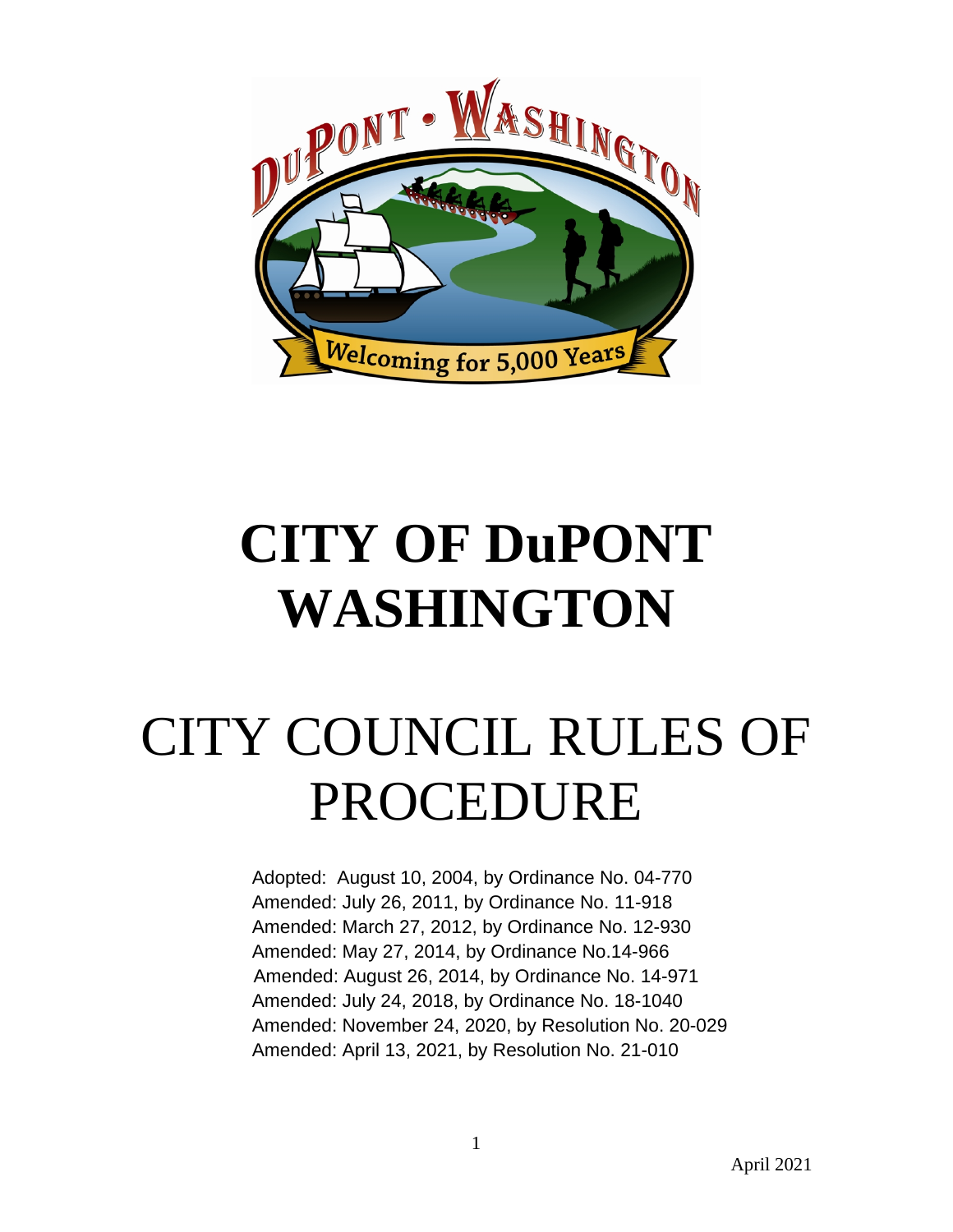# **TABLE OF CONTENTS**

- 1. General Rules
	- 1.1 Meetings to be Public
	- 1.2 Quorum
	- 1.3 Attendance, Excused Absences
	- 1.4 Journal of Proceedings
	- 1.5 Right of Floor
	- 1.6 Rules of Order<br>1.7 Council Membe
	- **Council Member Seating**
- 2. Types of Meetings
	- 2.1 Regular Council Meetings
	- 2.2 Special Meetings
	- 2.3 Workshops
	- 2.4 Emergency Meetings
	- 2.5 Executive Sessions
	- 2.6 Continued and Adjourned Sessions
	- 2.7 Closed Sessions
	- 2.8 Council Contact Outside an Official Meeting
- 3. Chairs and Duties
	- 3.1 Chair
	- 3.2 Call to Order
	- 3.3 Preservation of Order
	- 3.4 Points of Order
	- 3.5 Questions to be Stated<br>3.6 Mavor Powers
	- Mayor Powers
	- 3.7 Privilege of Council
- 4. Order of Business and Agenda
	- 4.1 Order of Business<br>4.2 Council Agenda
	- Council Agenda
- 5. Consensus and Motions
	- 5.1 Consensus Votes<br>5.2 Motions
	- **Motions**
	- 5.3 Votes on Motions
	- 5.4 Failure to Vote on a Motion
	- 5.5 Motions to Reconsider
	- 5.6 Tele/Video Conference Participation
	- 5.7 Council Relations with Staff
	- 5.8 Council Representation
- 6. Public Hearing Procedures
	- 6.1 Definition of Public Hearing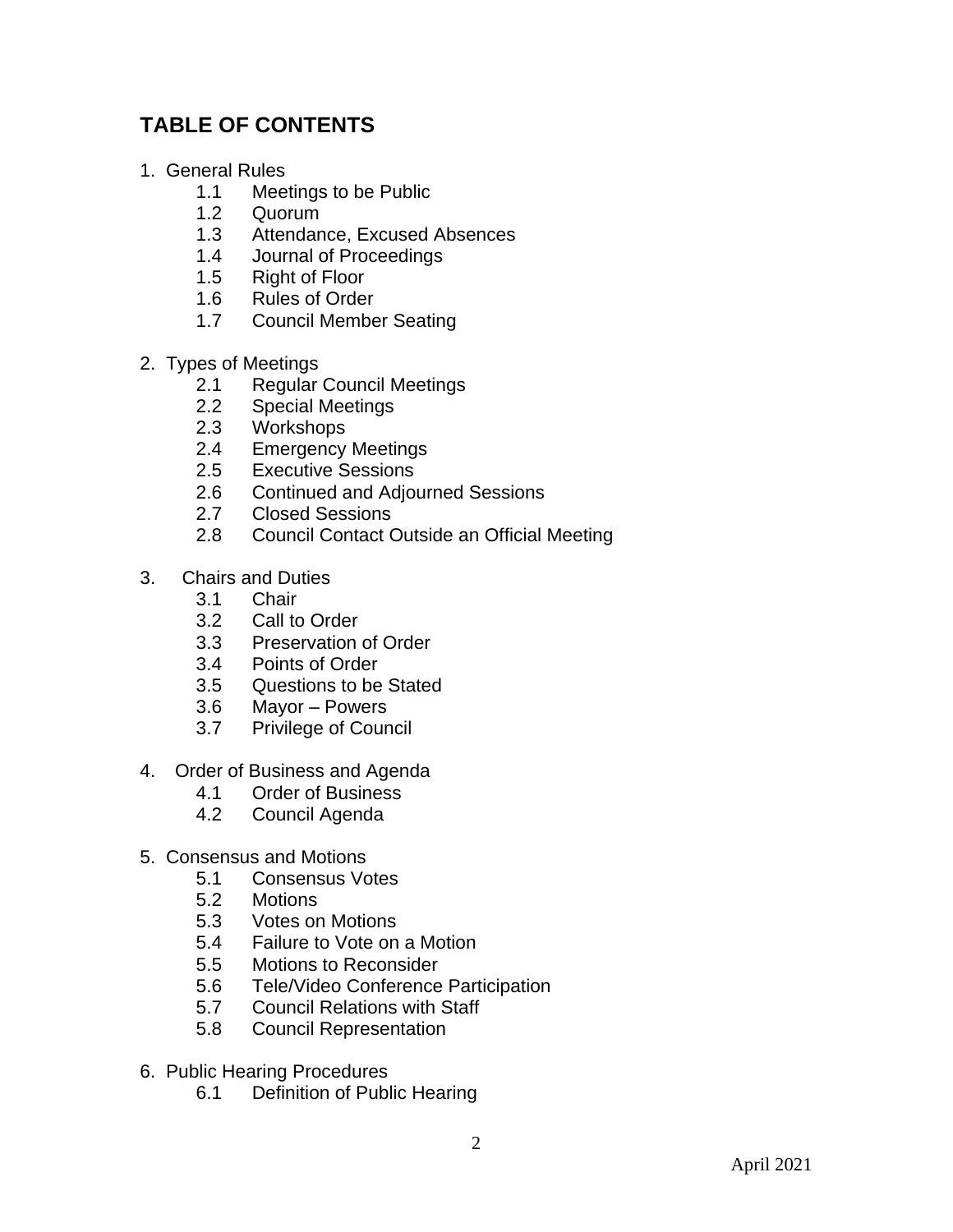- 6.2 Speaker Sign-In
- 6.3 Conflict of Interest/Appearance of Fairness
- 6.4 The Public Hearing Process
- 7. Duties and Privileges of Citizens
	- 7.1 Meeting Participation
	- 7.2 Subjects Not on the Current Agenda
	- 7.3 Comments and Suggestions to the Council
	- 7.4 Personal and Slanderous Remarks
	- 7.5 Written Communications
	- 7.6 Comments in Violation of the Appearance of Fairness Doctrine
	- 7.7 "Out of Order" Comments
- 8. Filling Council Vacancies and Selecting Mayor Pro Tem
	- 8.1 Notice of Vacancy
	- 8.2 Application Procedure
	- 8.3 Interview Process
	- 8.4 Selection of Councilmember
	- 8.5 Selecting Deputy Mayor
- 9. City Agencies and Committees
	- 9.1 Agencies and Committees
	- 9.2 City Agencies
	- 9.3 Committees
	- 9.4 Standing Council Committees
	- 9.5 Membership and Selection for Non-Standing Committees
	- 9.6 Removal of Non-Standing Committee Members
- 10. Suspension and Amendment of These Rules
	- 10.1 Suspension of These Rules
	- 10.2 Amendment of These Rules
- 11. Public Records
	- 11.1 Public Records
	- 11.2 Electronic Mail
	- 11.3 Open Public Meetings Act Regarding Electronic Mail
- 12. Rules of Conduct
	- 12.1 Respect
	- 12.2 Listen
	- 12.3 Fair Debate
	- 12.4 Disclosure, Avoiding the Appearance of Impropriety
	- 12.5 Maintain Our Legislative Focus
	- 12.6 Majority and Minority Rights
	- 12.7 Open Process
	- 12.8 Honor Confidences
	- 12.9 Use of Electronic Communication Devices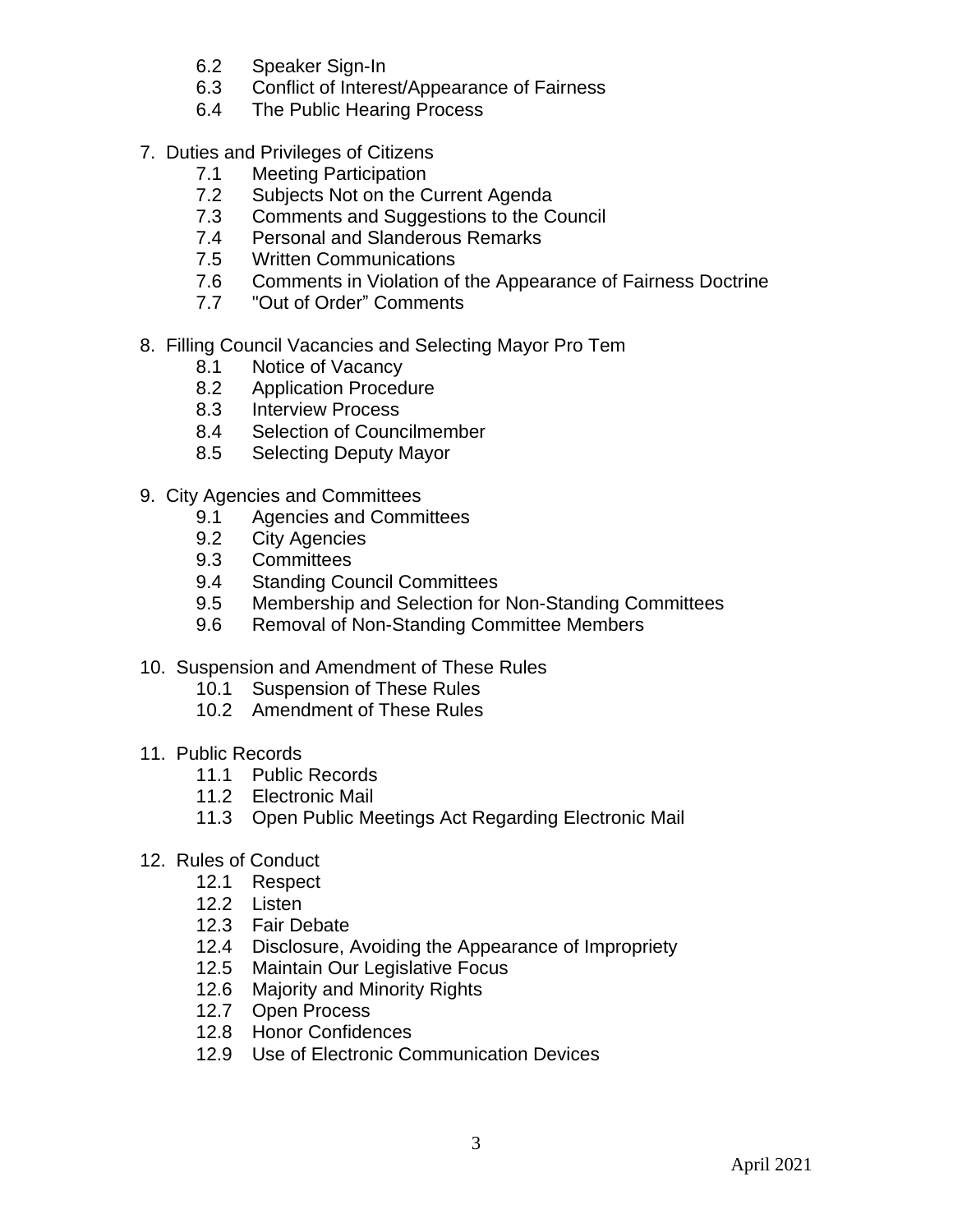### **1. General Rules**

**1.1 Meetings to be Public:** The meetings of the Council shall be open to the public with the exception of executive sessions for certain limited topics (as defined in RCW Chapter 42.30). The journal of proceedings (minute book) shall be open to public inspection.

**1.2 Quorum:** A simple majority of Councilmembers shall be in attendance to constitute a quorum and be necessary for the transaction of business. If a quorum is not present, those in attendance will be named and they shall adjourn to a later time, but no adjournment shall be for a longer period than until the next regular meeting.

**1.3 Attendance, Excused Absences:** RCW 35A.12.060 provides that a Councilmember's position shall become vacant by failing to attend three (3) consecutive regular meetings of the Council without being excused by the Council. Councilmembers may be so excused by complying with this section. The Councilmember shall contact the Mayor prior to the meeting and explain the reason for the absence. If the member is unable to contact the Mayor, the member shall contact the City Clerk or designee, who shall convey the message to the Mayor. The Mayor shall inform the Council of the member's absence, state the reason for such absence and inquire if there is a motion to excuse the member. Upon passage of such motion by a majority of members present, the absent member shall be considered excused and the City Clerk or Designee will make an appropriate notation in the minutes. If the motion is not passed, the City Clerk or designee will note the absence is unexcused.

**1.4 Journal of Proceedings:** The City Clerk will keep an account of all proceedings of the Council in accordance with the statutory requirements, and proceedings will be entered into a minute book constituting the official record of the Council. Council meeting minutes will not be revised without a majority affirmative vote of the Council at a regularly scheduled Council meeting.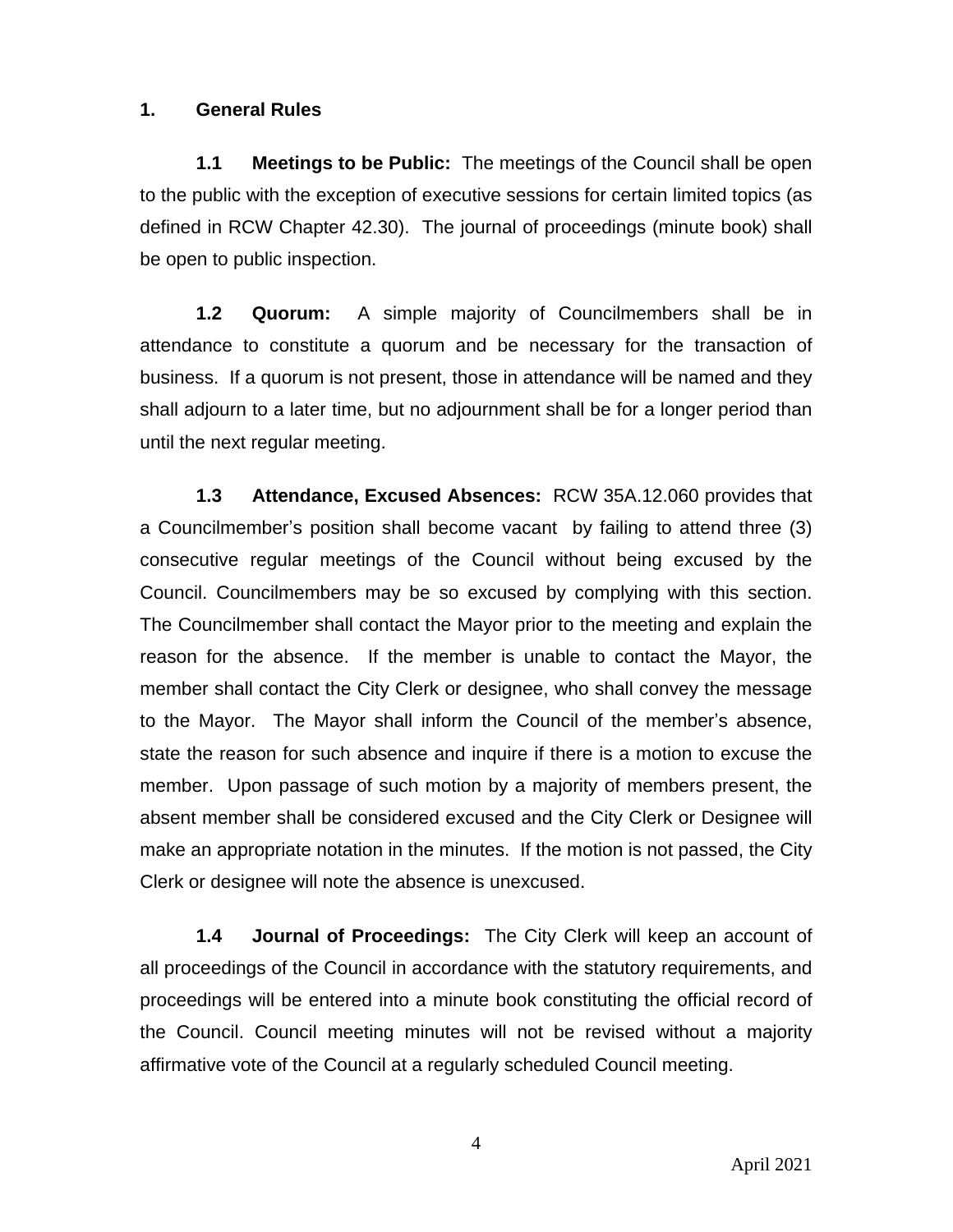**1.5 Right of Floor:** Any Councilmember desiring to speak shall be recognized by the Mayor and shall confine all remarks to the subject under consideration or to be considered.

**1.6 Rule of Order:** *Robert's Rules of Order Newly Revised* shall be the guideline procedures for the proceedings of the Council. If there is a conflict, these rules shall apply. The City Attorney (or designee) shall be the Parliamentarian for the meetings.

**1.7 Council Member Seating:** A City Council Member's seat at the dais will be determined as follows or as mutually agreed upon by Council:

- (1) The Mayor shall sit in Chair #5, the center seat at the dais, and the Deputy Mayor shall sit to the Mayor's right, in Chair #4; and
- (2) The remaining Council Members will be seated left to right by position #1 through #7 respectively.

# **2. Types of Meetings**

**2.1 Regular Council Meetings:** The Council shall meet on the 2 nd Tuesday of each month at 6:30 pm. If at any time any Regular meeting falls on a holiday or a primary, general, or special election day, wherein any matter is on the ballot in the City of DuPont, such Regular meeting shall be held the next business day.

The Council may reschedule Regular meetings to a different date or time by motion. The location of the meetings shall be the Council Chambers at City Hall, unless specified otherwise by a majority vote of the Council. All Regular and Special meetings shall be public.

**2.2 Special Meetings:** The Mayor or any two (2) members of the Council may call a Special meeting. The City Clerk shall prepare a notice of the Special meeting stating the time, place and business to be transacted. The City Clerk shall attempt to notify each member of the Council, either by e-mail or otherwise, of the Special meeting. The City Clerk shall give at least 24 hours' notice of the Special meeting to each local newspaper of general circulation and to each local radio and/or television station, which has filed with the Clerk a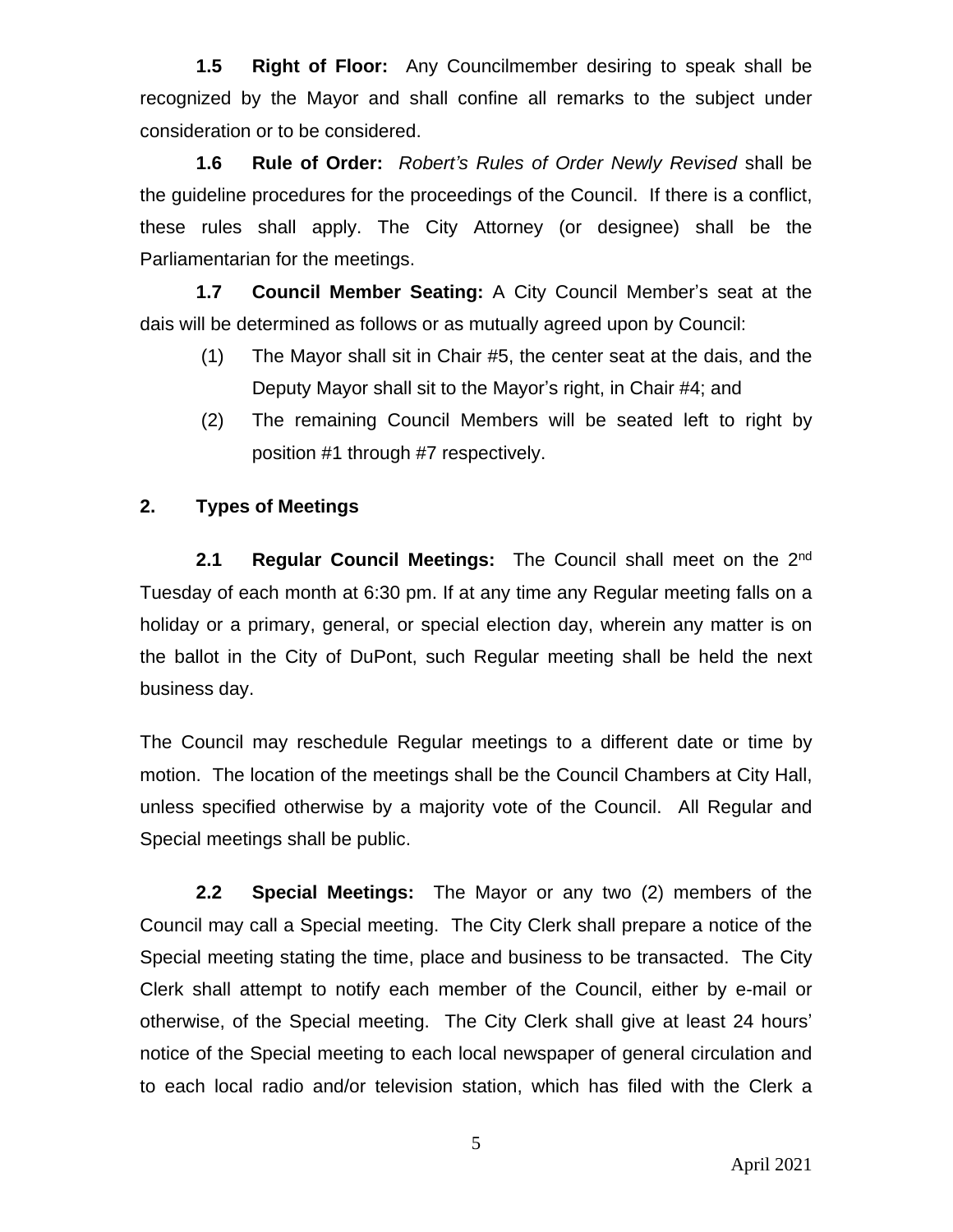written request to be notified of Special meetings. No subjects other than those specified in the notice shall be considered. The Council may not make final disposition on any matter not mentioned in the notice.

**2.3 Council Workshops**: The Council will meet on the 4th Tuesday of each month at 6:00 pm to conduct a Council Workshop to meet informally in study session (open to the public), to review forthcoming programs of the city, receive progress reports on current programs or projects, receive other similar information from City department heads or otherwise discuss City business. Council Workshops are "regular meetings" pursuant to RCW 42.30 and final action may be taken at such meetings.

**2.4 Emergency Meetings:** An Emergency meeting is a Special Council meeting called without 24-hour notice. An Emergency meeting deals with an emergency involving injury or damage to persons or property or the likelihood of such injury or damage, when time requirements of a 24-hour notice would make notice impractical and increase the likelihood of such injury or damage. The City Administrator or the Mayor, with the consent of a majority of Council members, may call Emergency meetings. The minutes will indicate the reason for the emergency.

**2.5 Executive Sessions:** An Executive Session is a Council meeting that is closed except to the Council, City Administrator, and authorized staff members and/or consultants authorized by the Mayor. The public is restricted from attendance. Executive Sessions may be held during a Regular meeting, Special meeting, or Workshop, and will be announced by the Mayor. Executive Session subjects are limited pursuant to RCW 42.30.110 or its successor statute.

Before convening in Executive Session, the Mayor or designee shall publicly announce the purpose for excluding the public from the meeting place and the time when the Executive Session will be concluded. If the Council wishes to adjourn at the close of a meeting from Executive Session, that fact will be announced along with the estimated time for the Executive Session. The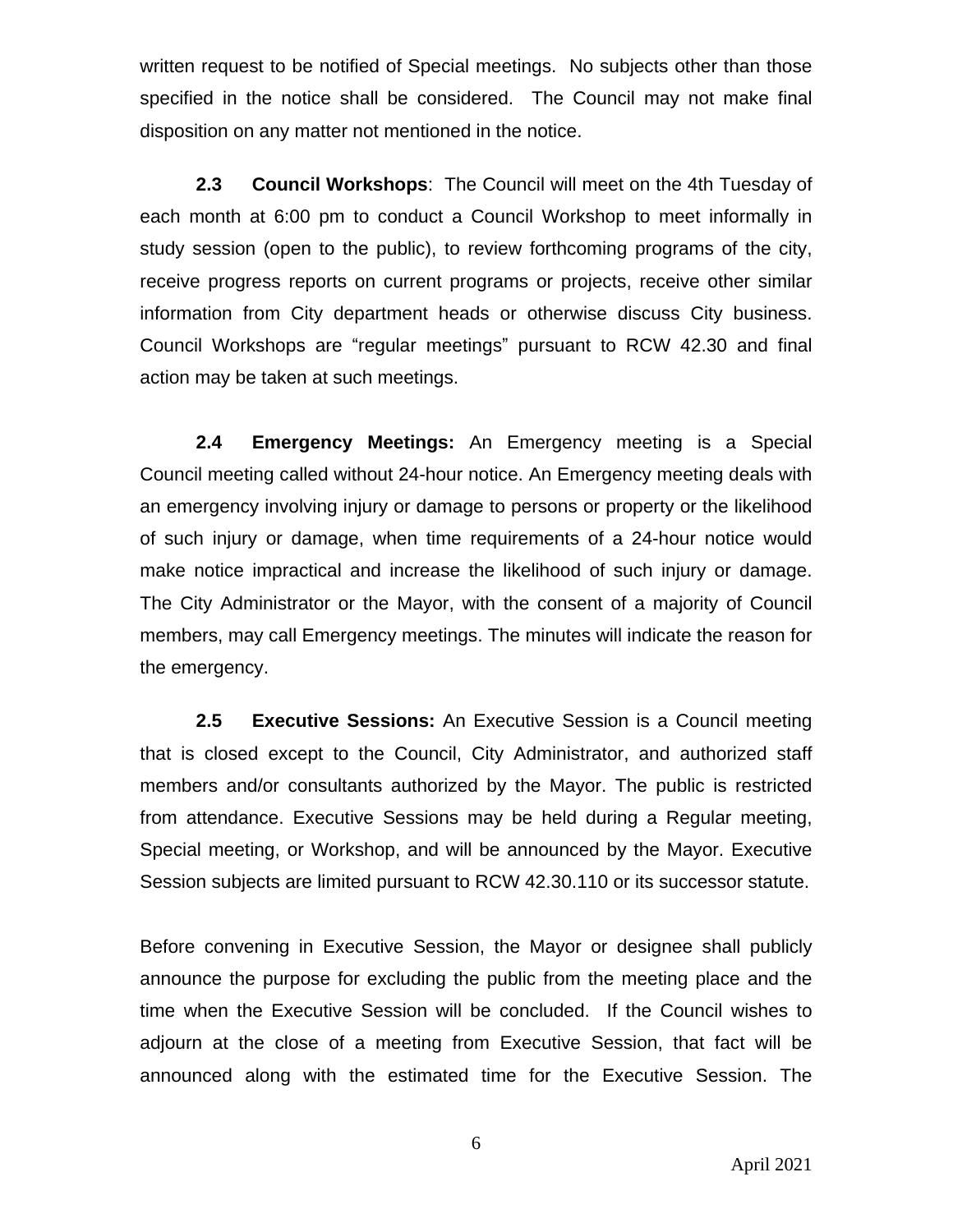announced time limit for Executive Sessions may be extended to a later time by the announcement of the extended time limit from the Mayor or designee.

**2.6 Continued and Adjourned Meetings:** Any meeting of the Council may be continued or adjourned from day to day, or for more than one day, but no adjournment shall be for a longer period than until the next Regular Council meeting. Regular Council meetings shall adjourn at or before 10:00 pm; except the time may be extended to a later time upon approval of a motion by a Councilmember by a majority vote of the present members.

**2.7 Closed Door Sessions:** A session of the Council to discuss collective bargaining sessions with employee organizations, including contract negotiations, grievance meetings, and discussions relating to the interpretation or application of a labor agreement; or that portion of a meeting during which the governing body is planning or adopting the strategy or position to be taken by the governing body during the course of any collective bargaining, professional negotiations, grievance or mediation proceedings, or reviewing the proposals made in the negotiations or proceedings while in progress may be held in a Closed Door Session without any formal notice.

**2.8 Council Contact Outside an Official Meeting:** Generally Councilmembers have the same freedoms of association as any other citizen. Councilmembers must take great care when present at the same social, unofficial functions, or in any public setting to refrain from engaging in any activity which could be interpreted as de facto deliberation or action on a matter of City business.

#### **3. Chair and Duties**

**3.1 Chair:** The Mayor, if present, shall preside as Chair at all meetings of the Council. In the absence of the Mayor, the Deputy Mayor shall preside. In the absence of both the Mayor and Deputy Mayor, the Council shall elect a Chair. *(See also Section 9.4c regarding Standing Committee Chair.)*

**3.2 Call to Order:** The meetings of the Council shall be called to order by the Mayor or, if the Mayor is absent, by the Deputy Mayor. In the absence of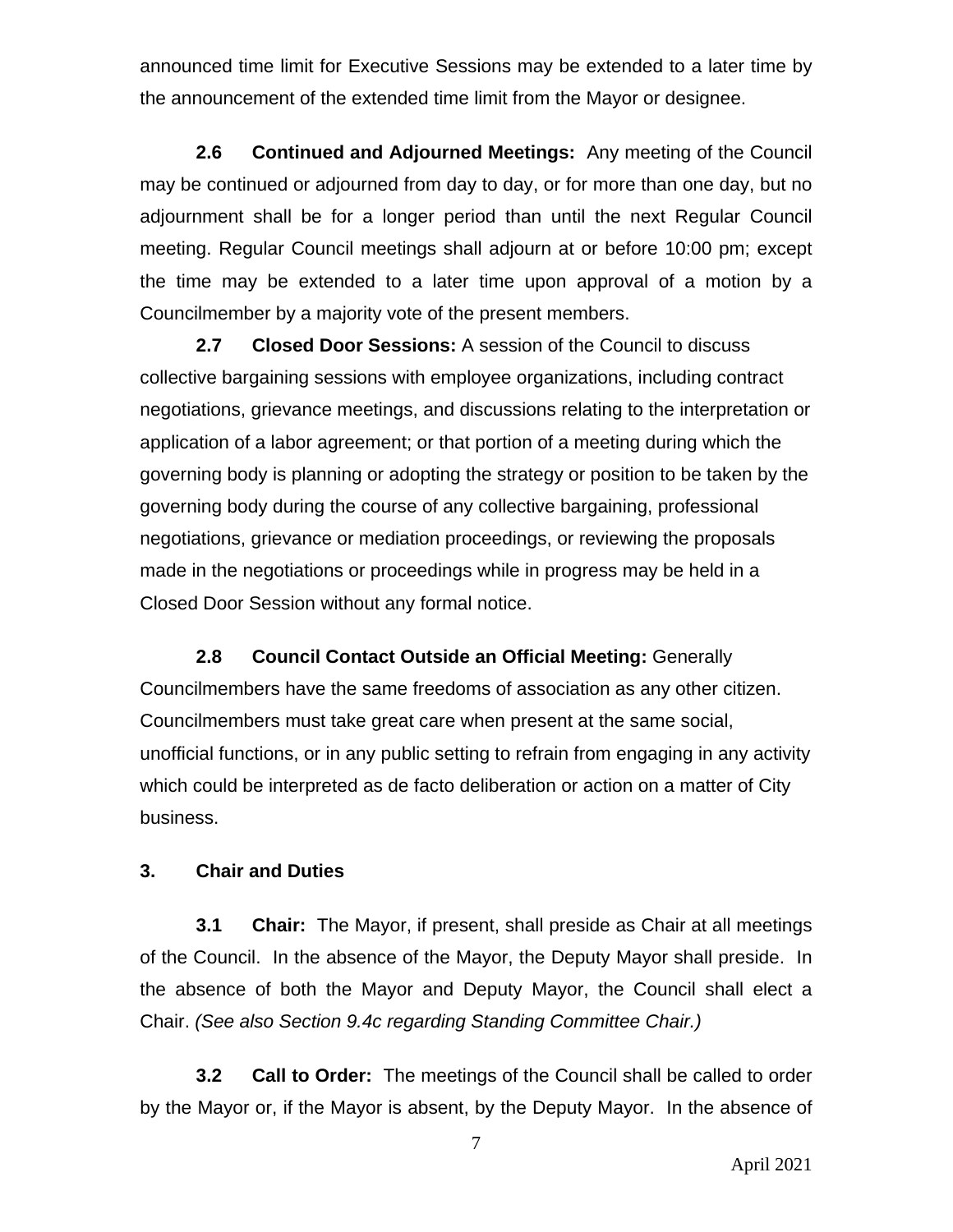both the Mayor and Deputy Mayor, the meeting shall be called to order by the City Clerk or the Clerk's designee for the election of a temporary Chair.

**3.3 Preservation of Order:** The Mayor shall preserve order and decorum; prevent attacks on personalities or the impugning of members' motives; and confine members in debate to the question under discussion.

**3.4 Points of Order:** The Mayor shall determine all points of order, subject to the right of any member to appeal to the Council. If any appeal is taken, the question shall be "Shall the decision of the Mayor be sustained?"

**3.5 Questions to be Stated:** The Mayor shall state all questions submitted for a vote and announce the result. A roll call vote may be taken on any question.

**3.6 Mayor Powers:** The Mayor may not make or second motions, but may participate in debate to the extent that such debate does not interfere with chairing the meeting. If the mayor wishes to participate vigorously in the debate of an issue, the Mayor shall turn over chairing of that portion of the meeting to the Deputy Mayor, or to another Councilmember if the Deputy Mayor is absent or wishes to participate vigorously in the debate of the issue. The Mayor's voting rights and veto power are as specified in RCW 35A.12.100.

**3.7 Privilege of Council:** Any Councilmember may bring forth a resolution or ordinance or other agenda item, co-sponsored by at least one other Councilmember, by submitting a timely request to the City Administrator for inclusion on the appropriate Council Committee or the City Council Agenda. Some proposed ordinance or resolution types are required to be reviewed by Council Committee prior to presentation to the full Council, see Section 9.4d of these rules. At the request of the Councilmembers sponsoring the proposed legislation, their names shall appear at the top of the legislation indicating such sponsorship.

# **4. Order of Business and Agenda**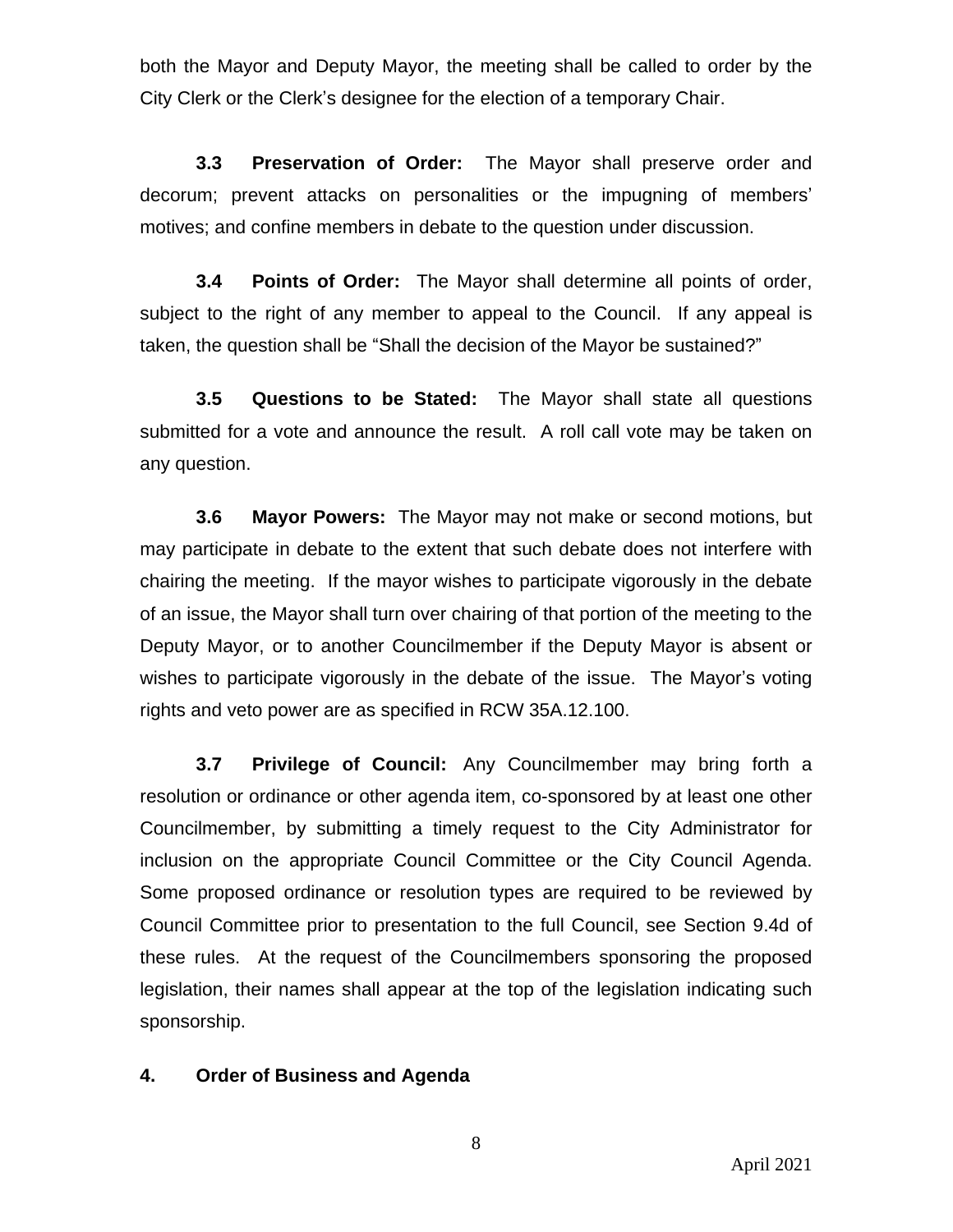**4.1 Order of Business:** The order of business for all Council business meetings will typically be transacted pursuant to Chapter 4 of these rules. The Council, by a majority vote of the members present, may suspend these rules and change the order of the agenda, and add or eliminate agenda items. The Mayor, or designee, may propose an agenda that differs from these rules so long as: 1) the proposed changes are provided to all Councilmembers at least 24 hours prior to any meeting; and 2) the Council is provided an opportunity to reject such changes and alter the agenda, by a majority vote of the members present. A typical Council meeting agenda may follow the following order, but is not limited to or required to include the suggested agenda items set forth below:

- (1) CALL TO ORDER
- (2) ROLL CALL
- (3) PLEDGE OF ALLEGIANCE
- (4) APPROVAL OF THE AGENDA
- (5) DUPONT HEROES
- (6) PUBLIC COMMENTS (Public comments will be limited to three (3) minutes per person and will not be related to New Business and/or Public Hearing matters)
- (7) PRESENTATIONS
- (8) APPOINTMENTS
- (9) PROCLAMATIONS
- (10) PUBLIC HEARING
	- a. ITEM(S)
	- b. OPEN PUBLIC HEARING
	- c. PUBLIC TESTIMONY
	- d. ACTION ON THE ITEM(S)
	- e. CLOSE PUBLIC HEARING
- (11) APPROVAL OF THE CONSENT AGENDA ITEMS
- (12) COUNCIL'S REPORTS AND COMMENTS
- (13) MAYOR'S REPORT AND COMMENTS
- (14) ADMINISTRATOR'S REPORT AND COMMENTS
- (15) NEW BUSINESS (Public comments for each item will be limited to two (2) minutes)
- (16) COMMENTS FROM THE MAYOR AND COUNCIL
- (17) EXECUTIVE SESSION
- (18) ADJOURNMENT

**4.2 Council Agenda:** The Mayor and City Administrator shall prepare the agenda for Council meetings. Subject to the Council's right to amend the agenda, no legislative item shall be voted upon which is not on the Council agenda, except in emergency situations (defined as situations which would jeopardize the public's health, safety or welfare). An item may be placed on a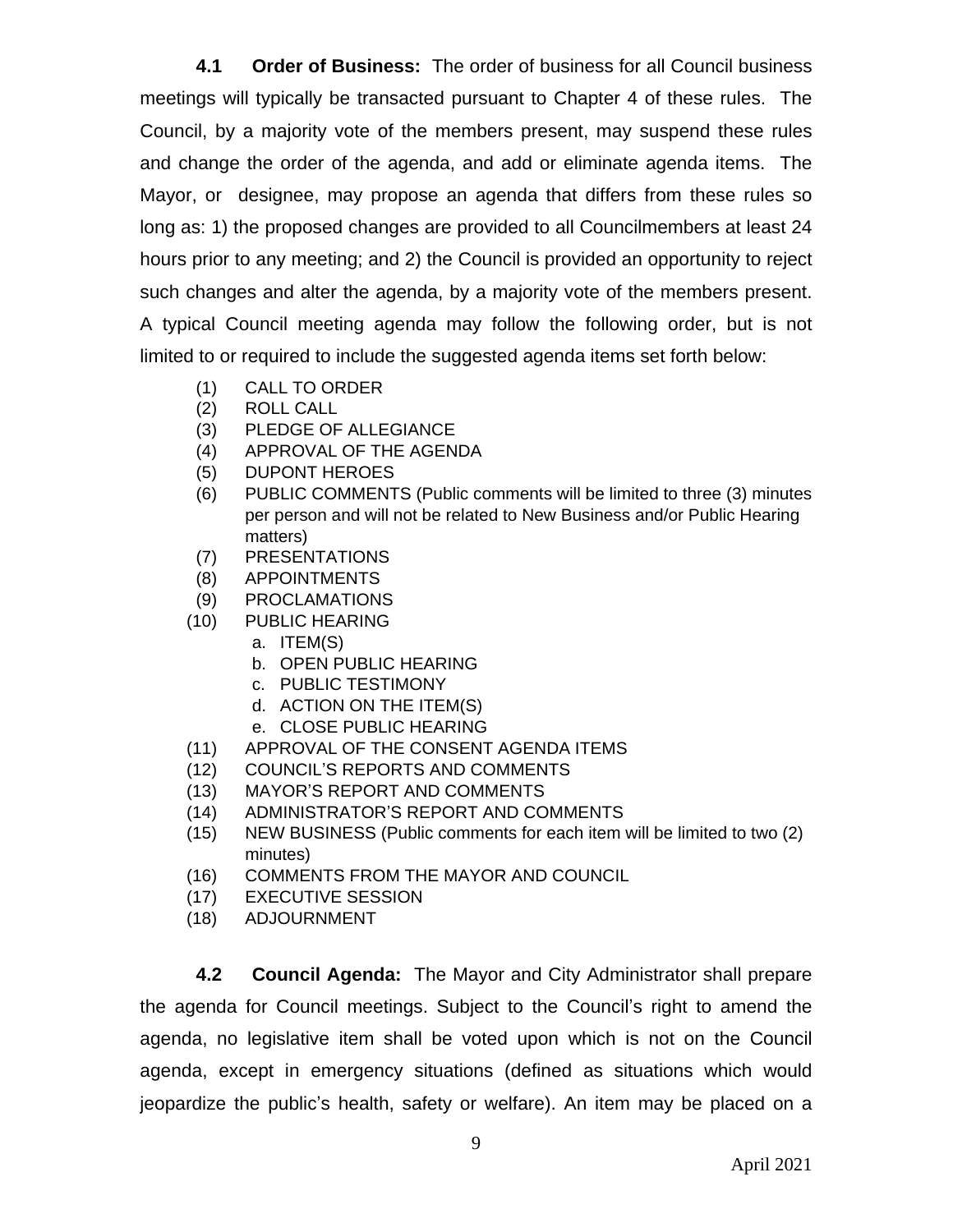Council meeting agenda by any of the following methods: 1) a Councilmember may place an ordinance or resolution, or any other item, on the agenda pursuant to the requirements of Rule 3.7; 2) by a Council Committee; and 3) by a Department Director with the approval of the City Administrator. Councilmembers seeking to place an item on the Agenda pursuant to these rules must provide notice to relevant staff and the City Administrator no less than two weeks prior to the meeting the agenda item is intended for.

**4.3 Public Comments:** The Council is not required, but will, as a regular practice and so long as it is for the good of the order, provide opportunities for public comment during Council meetings at the discretion of the Council. All members of the public wishing to give comment must be recognized by the Chair, and announce their name and city of residence prior to speaking.

Generally, there will be one comment period for citizens to address the Council on any matter on or off the agenda excluding New Business items and Public Hearing items. Comments during this period are limited to three (3) minutes per person. No speaker may convey or donate their time to another speaker. Persons having more than three (3) minutes of comments may provide written comments to the City Clerk or designee. Copies of written comments will be furnished to the Council after the meeting and prior to the next regular council business meeting.

Generally, there will be a citizen comment period for each New Business item on the agenda. The procedure for New Business shall generally be the following: a) staff presentation; b) public comment; c) Council discussion/questions. Comments during this period are limited to two minutes (2) per person per New Business item. No speaker may convey or donate their time to another speaker. Persons having more than two minutes (2) of comments may provide written comments to the City Clerk or designee. Copies of the written comments will be furnished to the Council at a later date.

#### **5. Consensus and Motions**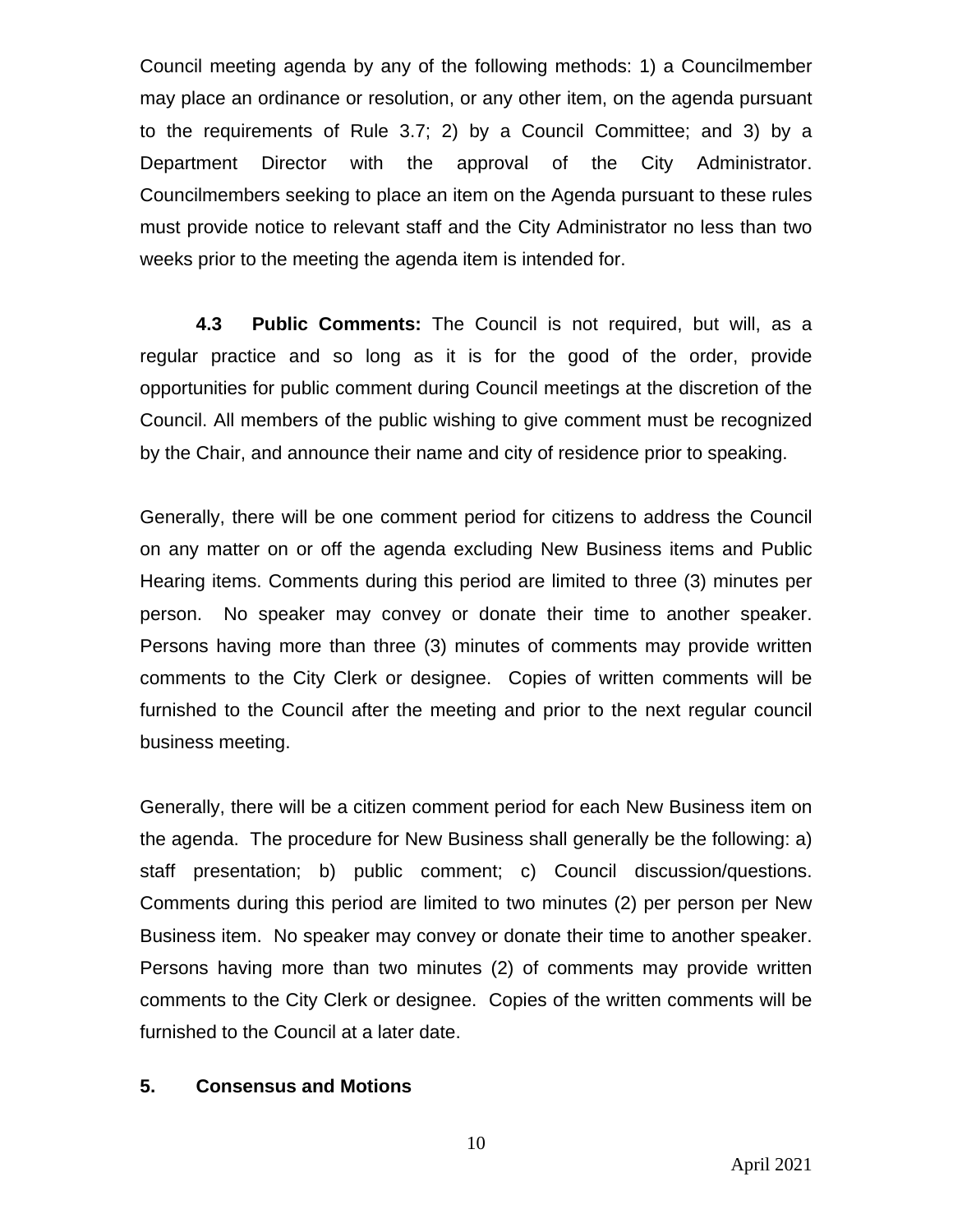**5.1 Consensus Votes:** When a formal motion is not required on a Council action or opinion, a consensus voice vote will be taken. The Mayor will state the action or opinion. The Council as a group will indicate concurrence or non-concurrence.

**5.2 Motions:** No motion shall be entertained or debated until duly seconded and announced by the Chair. The motion shall be recorded and, if desired by any Councilmember, it shall be read by the City Clerk or designee before it is debated and, by the consent of the Council, may be withdrawn at any time before action is taken on the motion.

**5.3 Votes on Motions:** Each Councilmember present shall vote on all questions put to the Council except on matters in which the Councilmember has a conflict of interest. If a conflict of interest exists, such member shall disqualify themselves prior to any discussion of the matter and shall leave the Council Chambers.

**5.4 Failure to Vote on a Motion:** Any Councilmember present who fails to vote without a valid disqualification shall be declared to have voted in the affirmative on the question.

**5.5 Motions to Reconsider:** A motion to reconsider must be made by a Councilmember who voted with the majority on the principal question and must be made at the same or succeeding Council business meeting. However, no motion to reconsider an adopted quasi-judicial written decision shall be entertained after the close of the meeting at which the written findings were adopted.

**5.6 Remote Council Meeting Attendance:** Unless required by law or in the event of an emergency situation or similar circumstances, all Council meetings shall be held in-person and in compliance with the Open Public Meetings Act. A Councilmember may request to attend a scheduled, in-person meeting, via remote technology only if the request meets all the conditions and requirements of this section:

April 2021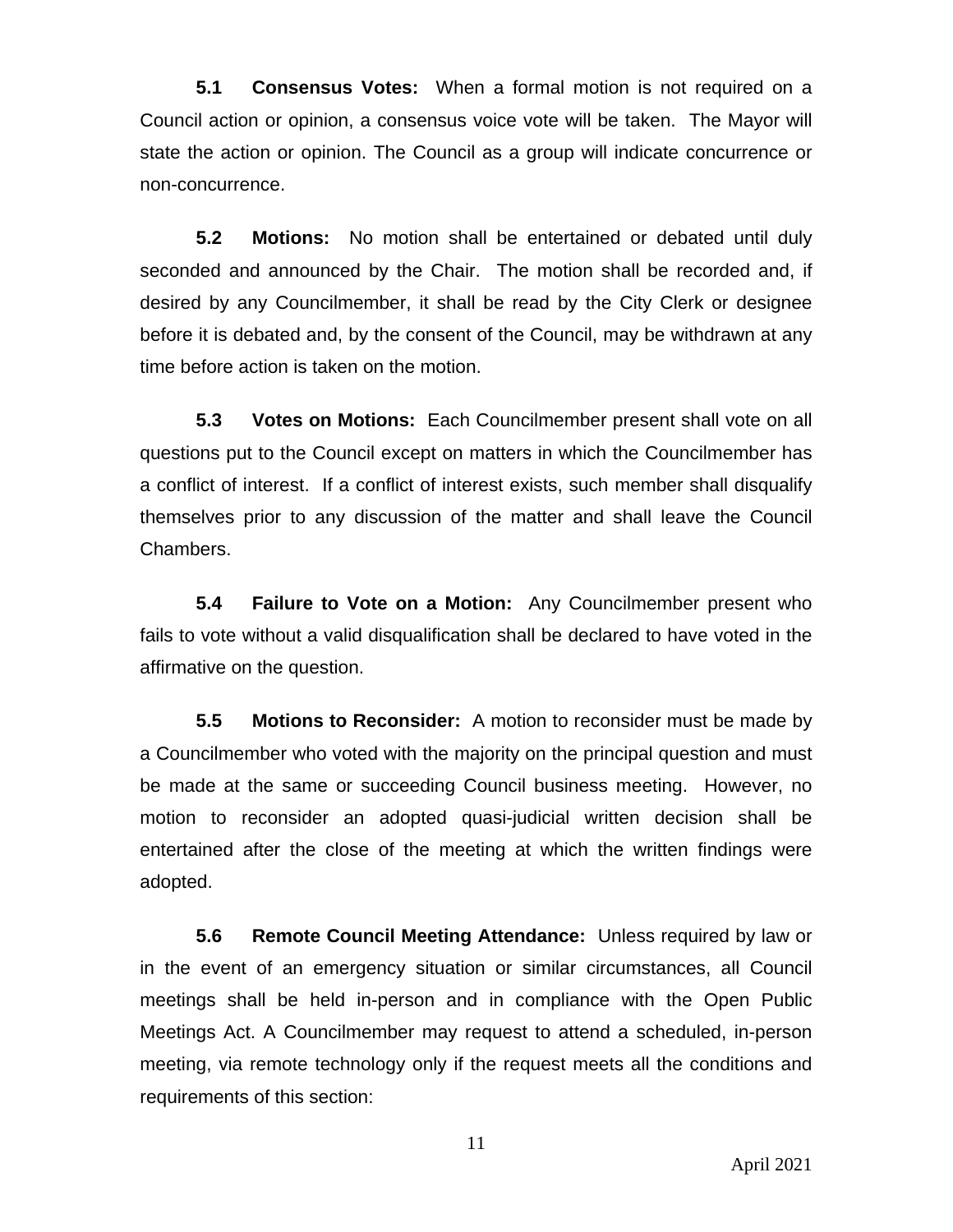- (1) Remote Attendance Conditions: The intent of these rules is that remote attendance should be considered a rare occurrence. It is not intended to be a convenience or a method of regular meeting attendance. Remote attendance will only be allowed under the following conditions:
	- a. Remote attendance must be requested, to the City Clerk, no less than 24 hours prior to the scheduled meeting;
	- b. The City Clerk may deny a request solely on the grounds that the request is technologically infeasible, with the concurrence of the City Administrator;
	- c. A quorum of the Council must be physically present for the meeting;
	- d. The requesting Councilmember is physically unable to attend in person under circumstances that would normally require a request for an excused absence;
	- e. An agenda item is of very high importance to the requesting Councilmember;
	- f. The Councilmember can demonstrate an inability to attend in person;
	- g. Prior to the remote attendance beginning, the Mayor shall request a motion and a vote to allow the remote attendance; a majority vote of the Council is required to begin the remote attendance;
	- h. This section does not apply to circumstances where remote attendance by all Councilmembers is allowed, necessary or required.
- (2) Remote Attendance Conduct: When attending a meeting remotely, the Councilmember shall:
	- a. Dress as if attending an in-person Council business meeting;
	- b. Be in a location free from distractions;
	- c. Not allow anyone else to be present with the Councilmember;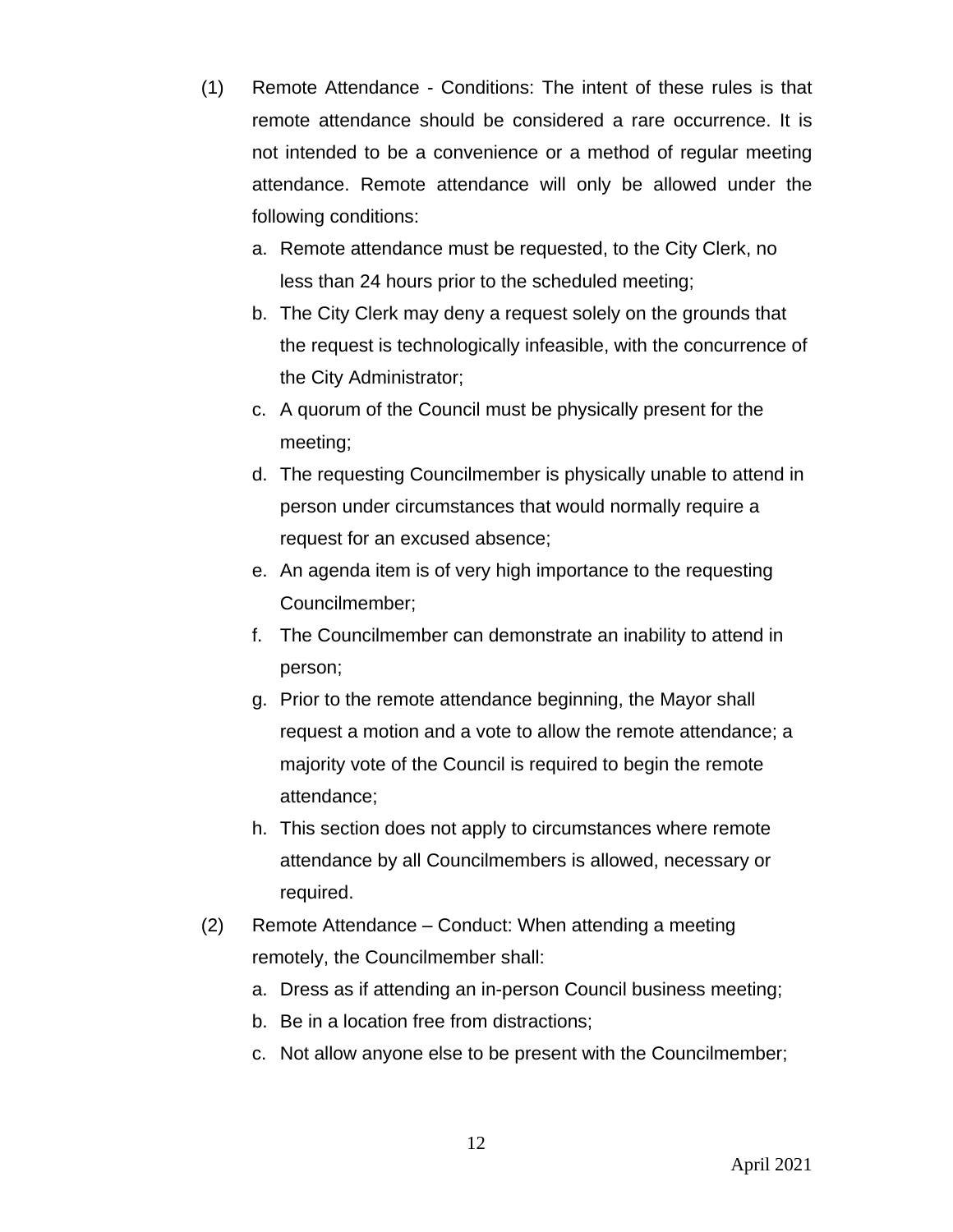- d. Not communicate, through any means (e.g. instant messaging, text, email, social media direct messaging, etc.), with anyone during the meeting and, while attending remotely, may only communicate to those persons at the in-person meeting as if they were physically present; and
- e. Conduct themselves in a respectful and professional manner.
- (3) Remote Attendance Procedure:
	- a. The Councilmember attending remotely:
		- i. Must be able to clearly hear the discussion of the agenda items taking place in the Council Chambers; and
		- ii. Must be able to be heard by all present in the Council Chambers.
	- b. When a Councilmember is ready to remotely enter a meeting, the Mayor should state for the record:
		- i. Councilmember has requested to attend this meeting via speakerphone or video-conferencing; do I have a motion and a second? [At this time, the motion, if made and seconded, should be voted on, if the motion is so made and a majority vote to pass it, move to statement shall continue. If there is no motion or if the motion is defeated, the Councilmember may not attend remotely.]
		- ii. Let the record reflect that Councilmember \_\_\_\_\_\_\_\_\_\_\_\_ is attending via speakerphone or video conferencing for this meeting.
		- iii. Councilmember \_\_\_\_\_\_\_\_\_\_, can you hear me? *(There must be a clearly audible response in the affirmative.)*
		- iv. Councilmember \_\_\_\_\_\_\_\_\_, please confirm that no one else will be present in the room with you during this teleconferencing or video conferencing session. *(There must be a clearly audible response in the affirmative.)*
		- v. Let the record reflect that Councilmember \_\_\_\_\_\_\_\_\_ who is teleconferencing or video conferencing to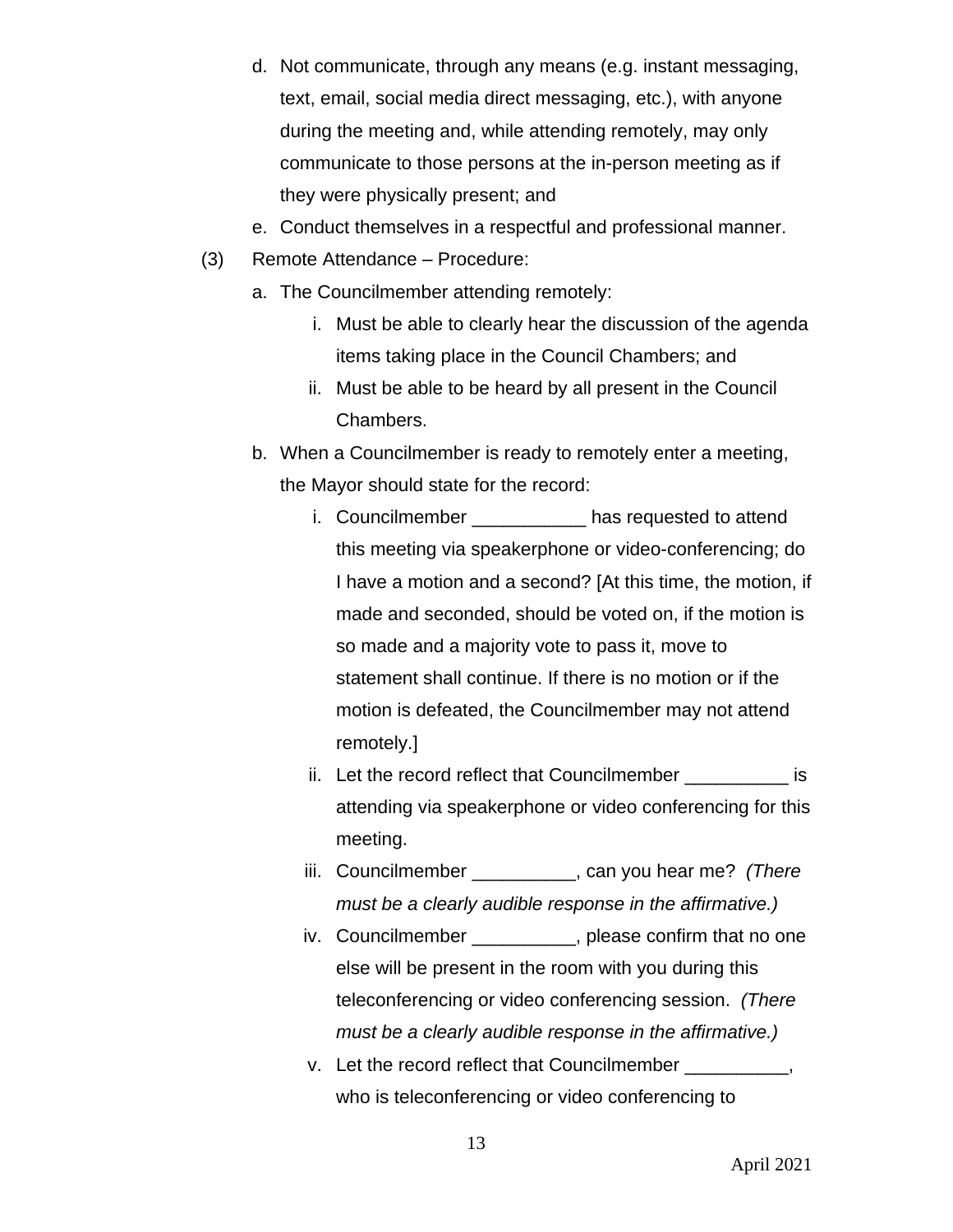participate in the meeting, can be heard by all present in the Council Chambers and no one else will be present in the room with them during this teleconferencing or video conferencing session.

### **5.7 Council Relations with City Staff**

- (1) There will be mutual respect from both City staff and Councilmembers of their respective roles and responsibilities when, and if, expressing criticism in a public meeting.
- (2) Councilmembers shall not attempt to coerce or influence City staff in the selection of personnel, the awarding of contracts, the selection of consultants, the processing of development applications or the granting of City licenses or permits.
- (3) No Councilmember shall direct the City Administrator to initiate any action or prepare any report that is significant in nature, or initiate any significant project or study without the consent of a majority of the Council. New initiatives having policy implementation shall be directed to a Council Committee for consideration.
- (4) Individual requests for information can be made directly to the Department Director unless otherwise determined by the City Administrator. If the request would create a change in work assignments or City staffing levels, the request must be made through the City Administrator.
- (5) To provide staff the necessary preparation time, Councilmembers will provide staff advance notice of any questions or concerns they may have regarding an agenda item prior to a public meeting, if possible.

# **5.8 Council Representation:**

(1) If a Councilmember appears on behalf of the City before another governmental agency, a community organization, or through the media, for the purpose of commenting on an issue, the Councilmember shall state the majority position of the Council, if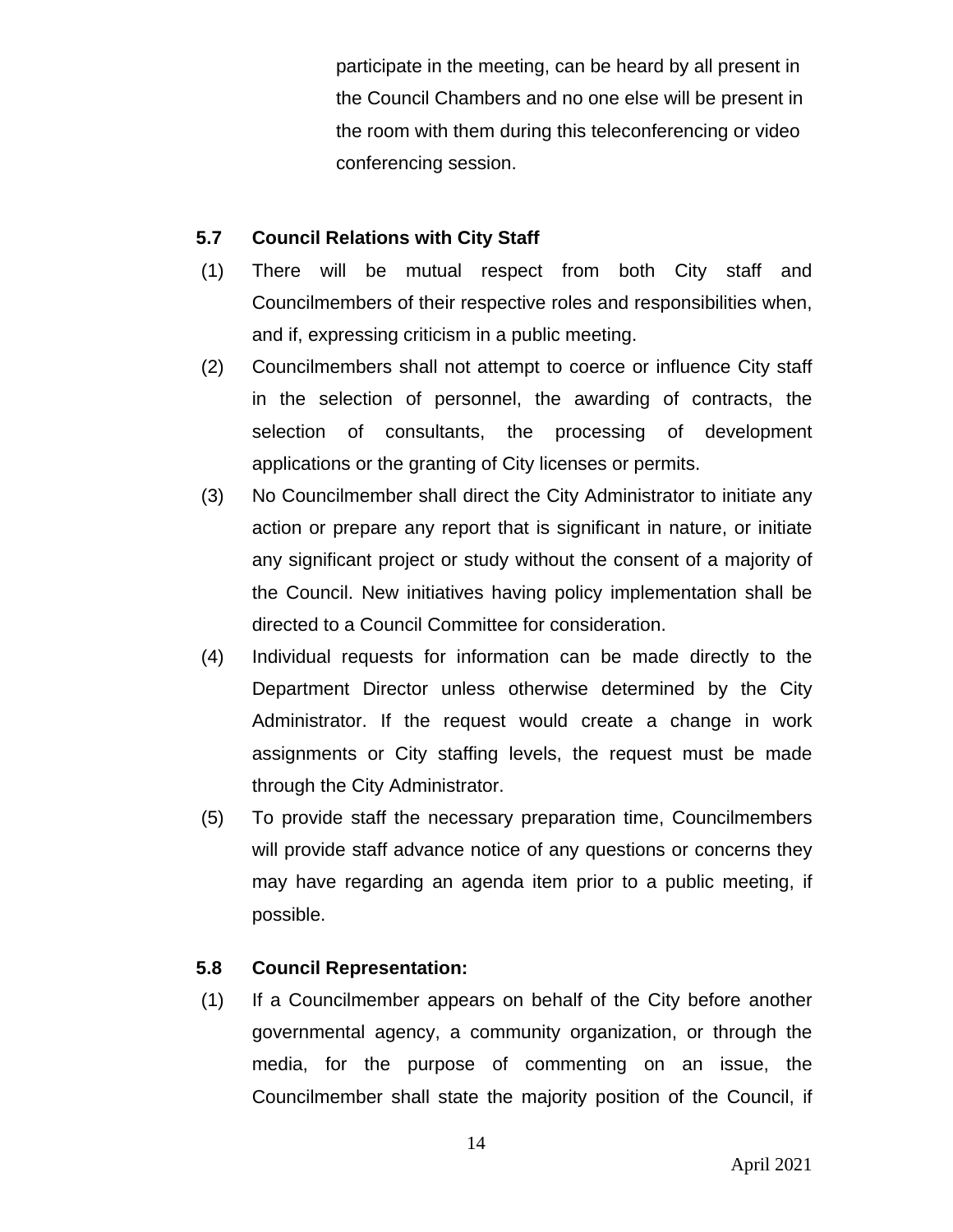known, on such issue. Personal opinions and comments, which differ from the Council majority, may be expressed if the Councilmember clarifies that these statements do not represent the Council's position.

- (2) Councilmembers need to have other Councilmembers' concurrence before representing (1) another Councilmember's view or position, or (2) the majority of Council's view or position with the media, another governmental agency, or community organization.
- (3) As a matter of courtesy, letters to the editor, interviews, or other communication by a Councilmember of a controversial nature, which do not express the majority opinion of the Council, should be presented to the full Council prior to publication so that the Councilmembers may be made aware of the impending publication, when practical.

#### **6. Public Hearing Procedures**

**6.1 Definition of Public Hearing:** There are two types of public hearings: legislative and quasi-judicial.

Legislative hearings focus on proposed policies or laws with general application.

Quasi-judicial hearings focus on the rights of specific parties and decisions must be based on a formal record.

**6.2 Speaker Sign-In:** Prior to the start of a public hearing, the Chair may require that all individuals wishing to be heard sign in with the City Clerk or designee, giving their name and whether they wish to speak as a proponent, opponent, or from a neutral position. Any person who fails to sign in shall not be permitted to speak until all those who signed in have given their testimony. The Mayor, subject to the concurrence of a majority of the Council, may establish time limits and otherwise control presentations. (Suggested time limit is three (3) minutes per speaker). Individuals wishing to address the Council and having more than three (3) minutes of comments may provide written comments to the City Clerk or designee. Copies of the written comments will be furnished to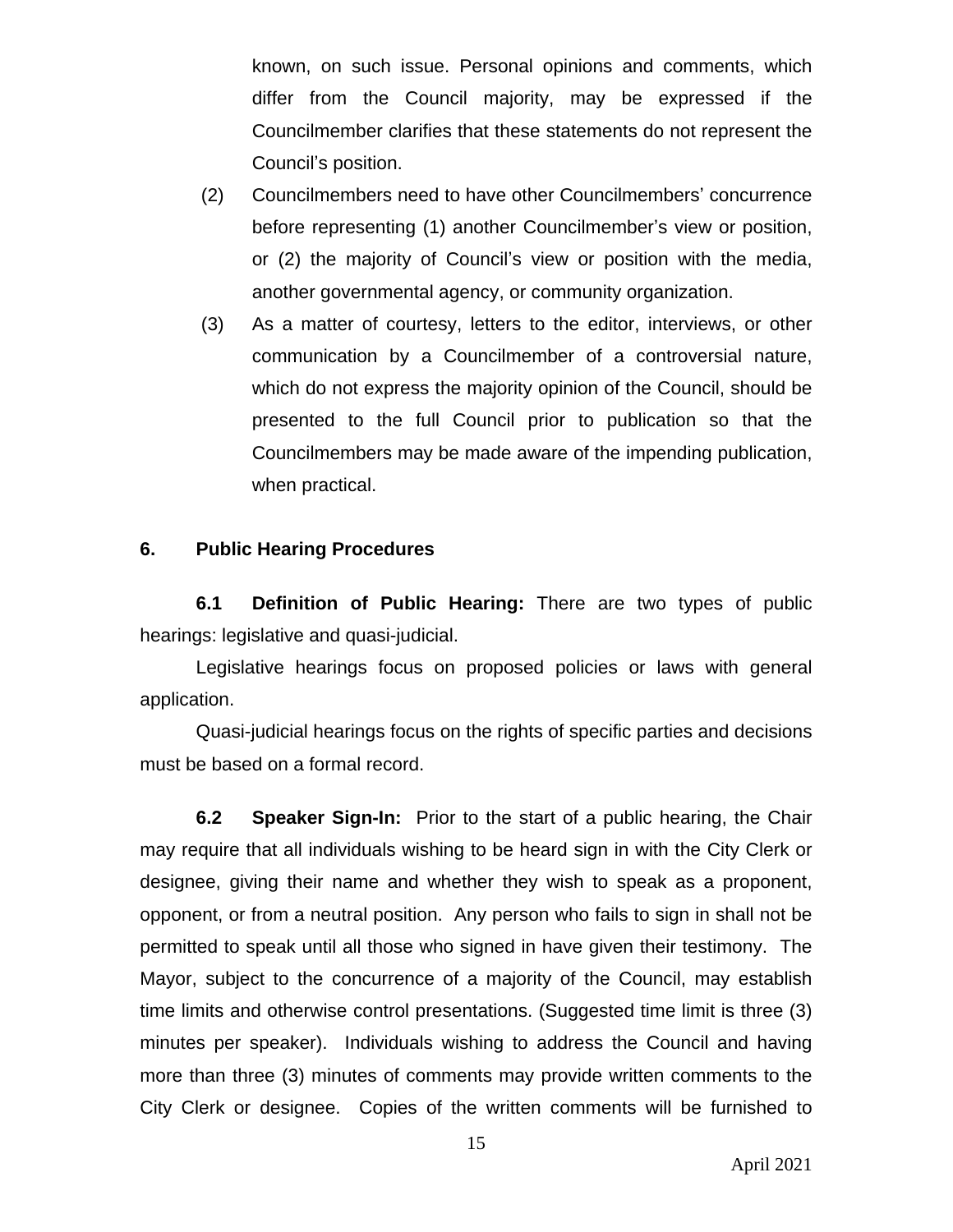Council at a later date.) The Mayor may change the order of speakers so testimony is heard in the most logical groupings (i.e. proponents, opponents, adjacent owners, etc.).

**6.3 Conflict of Interest/Appearance of Fairness:** Prior to the start of a public hearing, the Mayor will ask if any Councilmember has a conflict of interest or Appearance of Fairness Doctrine concern which could prohibit the Councilmember from participating in the public hearing process.

A Councilmember who refuses to step down after a challenge and the advice of the City Attorney, a ruling by the Mayor or Chair, and/or a request by the majority of the remaining members of the Council to step down is subject to censure.

The Councilmember who has stepped down shall not participate in the Council decision nor vote on the matter. The Councilmember shall leave the Council Chambers while the matter is under consideration, provided, however, that nothing herein shall be interpreted to prohibit a Councilmember from stepping down in order to participate in a hearing in which the Councilmember has a direct financial or other personal interest.

**6.4 The Public Hearing Process:** The Mayor introduces the agenda item, opens the public hearing, and announces the following Rules of Order:

- (1) All comments by proponents, opponents, or other members of the public shall be made from the podium; any individuals making comments shall first give their name and address. This is required because an official recorded transcript of the public hearing is being made.
- (2) No comments shall be made from any other location. Anyone making "out of order" comments shall be subject to removal from the meeting. If an individual making a public comment is disabled and requires an accommodation, they should advise the City Clerk prior to the start of the public hearing so a reasonable accommodation can be made.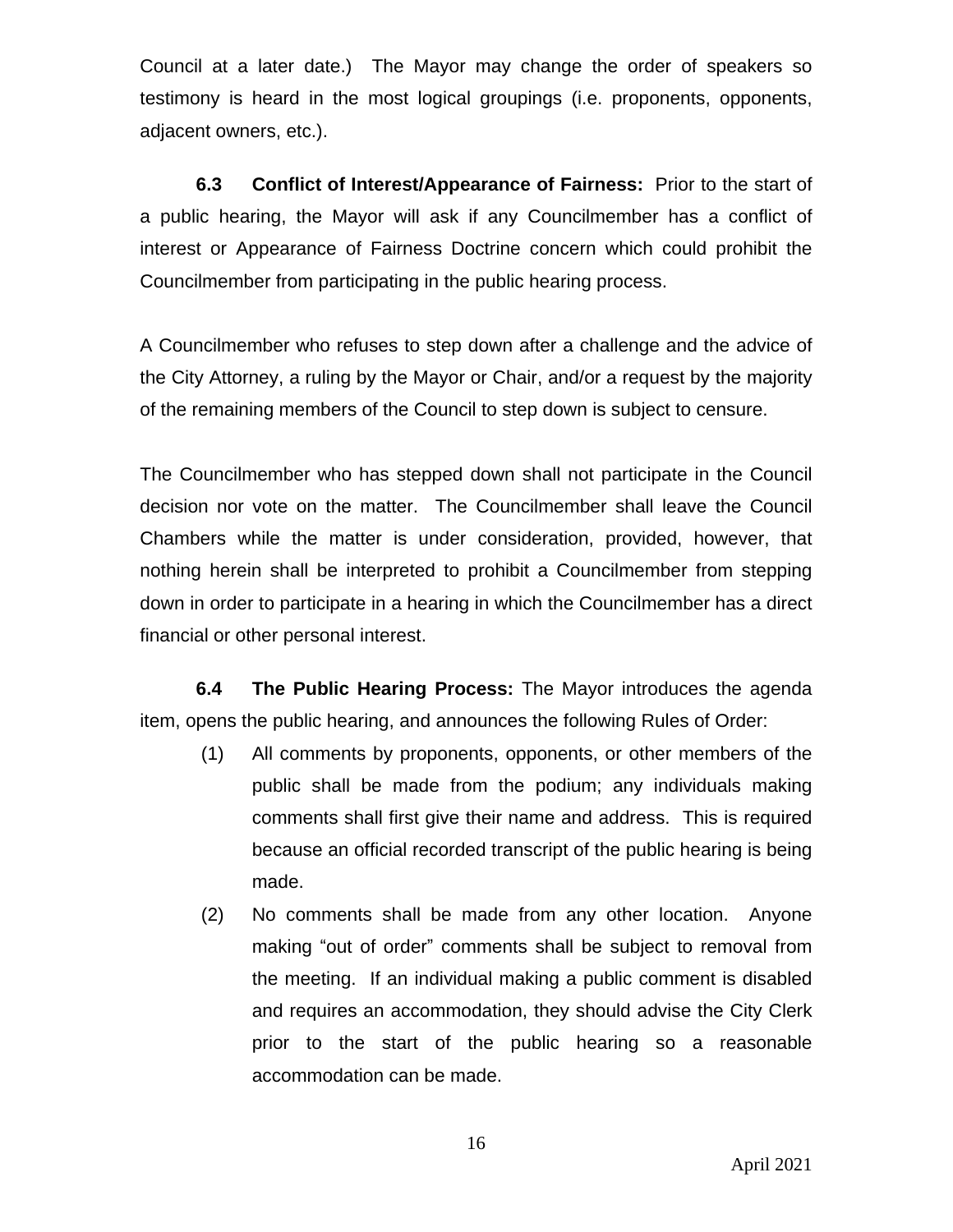- (3) There will be no demonstrations during or at the conclusion of anyone's presentation.
- (4) These rules are intended to promote an orderly system of holding a public hearing, to give every person an opportunity to be heard, and to ensure that no person is embarrassed by exercising their right of free speech.
	- The Mayor calls upon City staff to describe the matter under consideration.
	- The Mayor calls upon proponents, opponents, and all other individuals who wish to speak regarding the matter under consideration.
	- The Mayor inquires as to whether any Councilmember has questions to ask the proponents, opponents, speakers, and/or staff. If any Councilmember has questions, the appropriate individual will be recalled to the podium.
	- The Mayor continues the public hearing to a time specific or closes the public hearing.

# **7**. **Duties and Privileges of the Public**

**7.1 Meeting Participation:** The public is welcome at all Council meetings and is encouraged to attend and participate. It is expected that all speakers will deliver their comments in a courteous and efficient manner and will speak only to the specific subject under consideration. Anyone making out-oforder comments or acting in an unruly manner shall be subject to removal from the meeting.

**7.2 Comments and Suggestions to Council:** When public comments or suggestions are brought before the City Council not on an agenda, the Mayor, at their discretion, may determine whether the issue is legislative or administrative in nature and then:

(1) If legislative, and a comment about the letter or intent of legislative acts or suggestions for changes to such acts, and if the Council finds such comment suggests a change to an ordinance or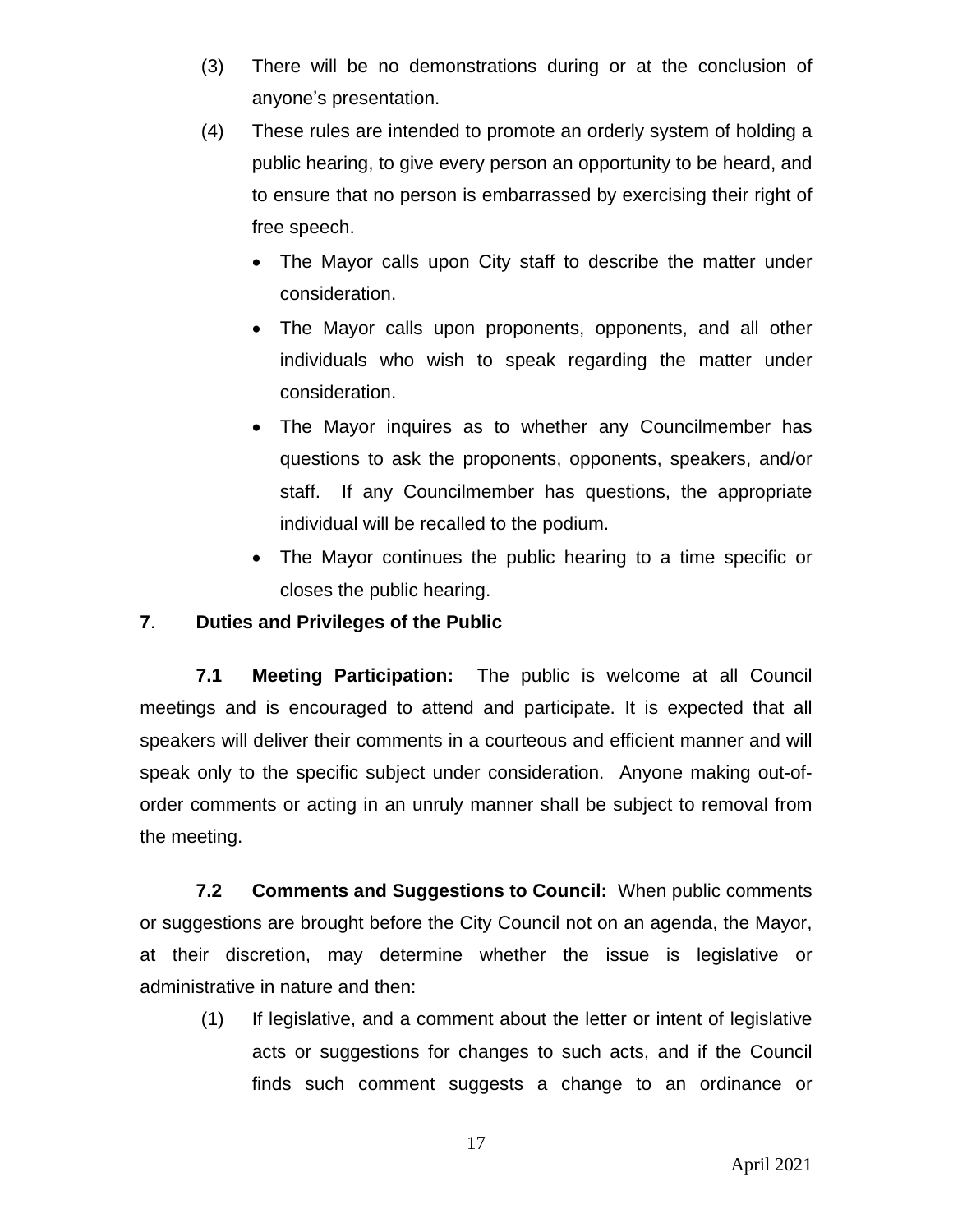resolution of the City, the Council may refer the matter to a committee, Administration, or the Council as a whole for study and recommendation.

(2) If administrative, and a comment regarding administrative staff performance, administrative execution of legislative policy, or administrative policy within the authority of the City Administrator, the Mayor should request a written complaint be provided to the City and referred to the City Administrator for review if said complaint has not been so reviewed previously.

**7.3 Personal and Slanderous Remarks:** Any person making personal, impertinent, or slanderous remarks, or who shall become boisterous while addressing the Council may be requested to leave the meeting and may be barred from further audience before the Council during that Council meeting by the Mayor or Presiding Officer.

### **7.4 Written Communications:**

- (1) Interested parties, or their authorized representatives, may address the Council by written communication in regard to any matter concerning the City's business or over which the Council had control at any time.
- (2) The written communication may be submitted by direct mail or by addressing the communication to the City Clerk who will distribute copies to the Councilmembers. The communication will be entered into the record without the necessity for reading as long as sufficient copies are distributed to members of the audience/public.

**7.5 Comments in Violation of the Appearance of Fairness Doctrine:** The Mayor may rule out of order any comment made with respect to a quasi-judicial matter pending before the Council or its Boards or Commissions. Such comments should be made only at the hearing on a specific matter. If a hearing has been set, persons whose comments are ruled out of order will be notified of the time and place when they can appear at the public hearing on the matter and present their comments.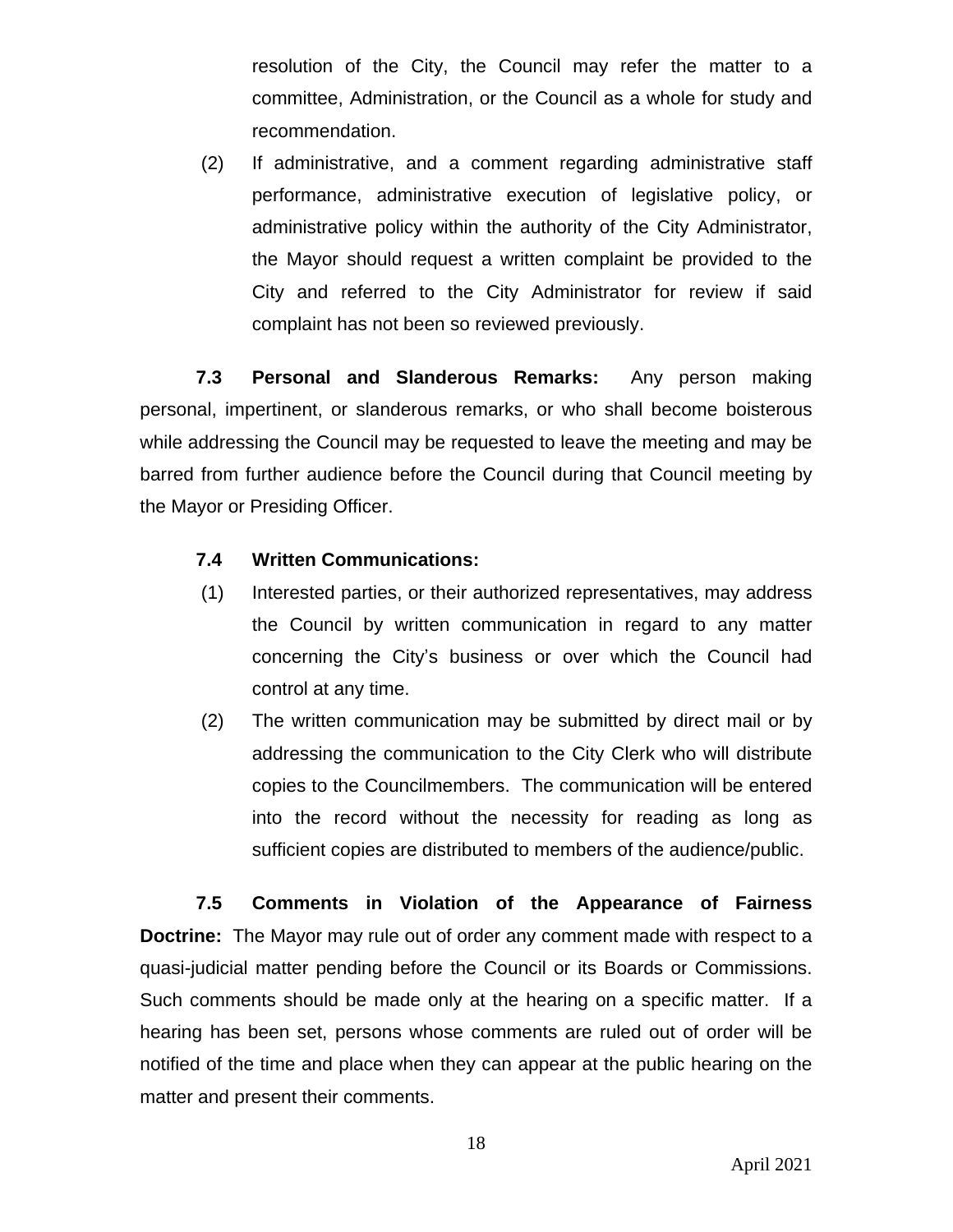**7.6 "Out of Order" Comments:** Any person whose comments have been ruled out of order by the Mayor shall immediately cease and refrain from further improper comments. The refusal of an individual to desist from inappropriate, slanderous, or otherwise disruptive remarks after being ruled out of order by the Mayor may subject the individual to removal from the Council Chambers. These rules are intended to promote an orderly system of holding a public meeting and to give every person an opportunity to be heard.

#### **8. Filling Council Vacancies and Selecting Deputy Mayor**

**8.1 Notice of Vacancy:** If a Council vacancy occurs, the Council will follow the procedures outlined in RCW 42.12.070. In order to fill the vacancy with the most qualified person available until an election is held, the Council will widely distribute and publish a notice of the vacancy and the procedure and deadline for applying for the position.

**8.2 Application Procedure:** The Council, through the City Clerk, will draw up an application form which contains relevant information that will answer set questions posed by Council. The application form will be used in conjunction with an interview of each candidate to aid the Council's selection of the new Councilmember.

**8.3 Interview Process:** All candidates who submit a complete and correct application by the deadline will be interviewed by the Council during a Regular or Special Council meeting open to the public. The order of the interviews will be determined by drawing the names. Exact interview times can accommodate the schedules of the candidates. In order to make the interviews fair, applicants will be asked to remain outside the Council Chamber while each applicant is being interviewed. Applicants will be asked to answer questions submitted to them in advance of the interview and questions posed by each Councilmember during the interview process. The Councilmembers will ask the same questions of each candidate. Each candidate will then be allowed two (2) minutes for closing comments. Since this is not a campaign, comments and responses about other applicants will not be allowed.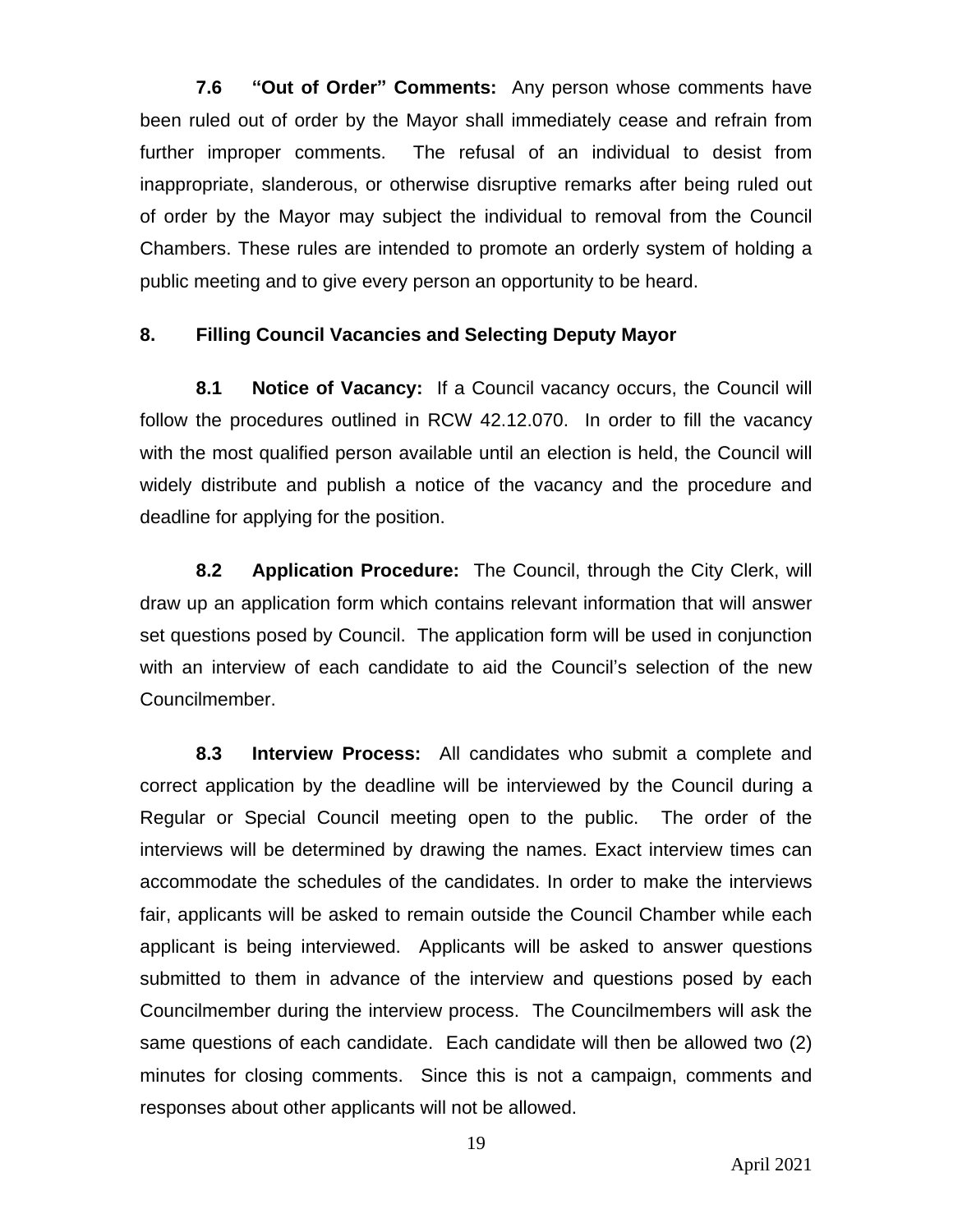**8.4 Selection of Councilmember:** The Council may go into Executive Session to discuss the qualifications of all candidates. Nominations, voting, and selection of a person to fill the vacancy will be conducted during an open public meeting.

A Councilmember may only nominate persons who have submitted an application and completed the interview process with the City Council. Nominations will be allowed from all Councilmembers from the floor (Open Nominations). Nominations will close once all Councilmembers have had an opportunity to make a nomination. A roll call vote will be administered by the City Clerk or designee for all nominees. Each Councilmember, when called upon, will announce their vote for a particular applicant. The applicant who receives a majority vote is the person selected. In the event that more than two applicants are nominated and no one applicant receives a majority vote, the applicant with the lowest number of votes is dropped and the Council will be asked to vote again on the remaining applicants until one applicant receives a majority vote or until the vote qualifies for the Mayor to break a tie per RCW 35A.12.100.

**8.5 Deputy Mayor:** The Deputy Mayor is a Councilmember selected by the Council to take on additional administrative duties. The Deputy Mayor may also, at the Mayor's request, assist the Mayor and the City Administrator with coordinating Council action with staff action.

**Selection:** A new Deputy Mayor shall be selected by a majority vote of the Councilmembers after each general City Council election. Any Councilmember may nominate themselves or another with the consent of the nominated member. The Deputy Mayor serves at the pleasure of the City Council and may be removed by motion and majority vote of the Council.

**Duties:** While still a Councilmember and retaining all such rights and duties, the Deputy Mayor's additional formal duties are:

- Preside over Council meetings in the absence of the Mayor (Rule 3.1-2);
- Chair a Council meeting if the Mayor wants to participate vigorously in Council debate (Rule 3.6);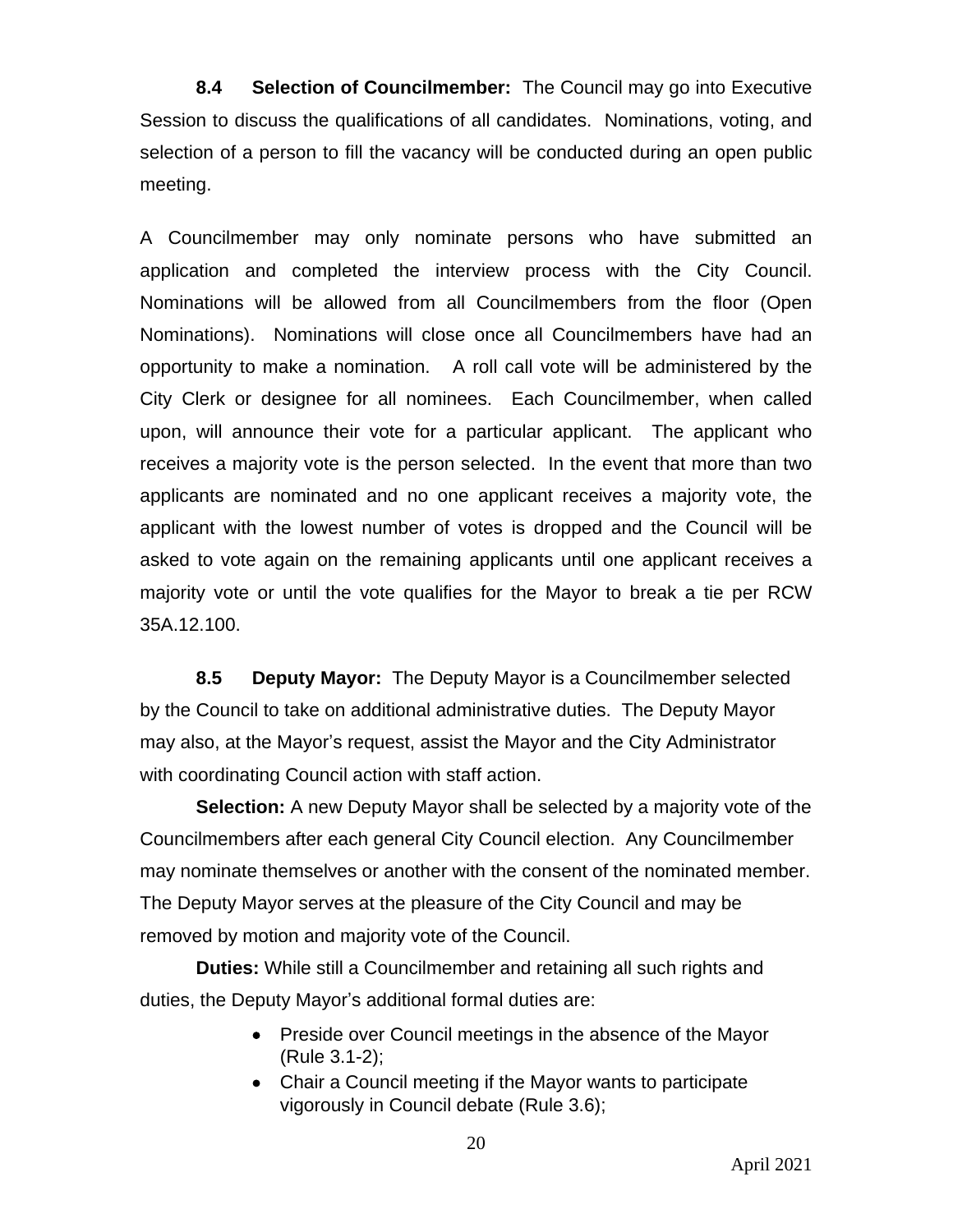- Appoint Councilmembers to standing committees (Rule 9.4b-c).
- Appoint Councilmembers to Council advisory boards (Rule 9.3).
- Assume duties as Chair at Council meetings if the Mayor must be excused from a meeting for using an electronic communication device in violation of Rule 12.9 (Rule 12.9).

# **9**. **City Agencies and Committees**

**9.1 Agencies and Committees:** The Council may create agencies and committees to assist in the conduct of the operation of City Government with such duties as the Council may specify not inconsistent with the City Code.

**9.2 City Agencies:** As provided by DuPont Municipal Code (DMC) Chapter 1.04, the City of DuPont has established three (3) municipal agencies to advise and provide recommendations to the Mayor and the Council. Specifically: the Parks and Recreation Agency; the Planning Commission; and the Tree Advisory Board. Each agency has its own limited individual duties and responsibilities, as set forth in the DMC. Two (2) additional City agencies, the Civil Service Commission and the Lodging Tax Advisory Committee also serve the Council and Mayor and are governed by state law. Agencies must be authorized by either City ordinance or state statute. City agencies only act in an advisory capacity to the Council and Mayor. City agencies must be authorized by the passing of an enabling ordinance passed by the Council. The ordinance must set out the purpose, authority, and duties of the agency.

**9.3 Committees and Advisory Boards:** A committee or advisory board that acts on behalf of the legislative body, conducts hearings, or takes testimony or public comment shall conduct its business in compliance with the Open Public Meetings Act per RCW Chapter 42.30 or as later amended. The City will implement a best practice of, when possible, having all committees and advisory boards meet in public session even if not required by the Open Public Meetings Act. Committees and advisory boards are not municipal agencies pursuant to DMC Chapter 1.04.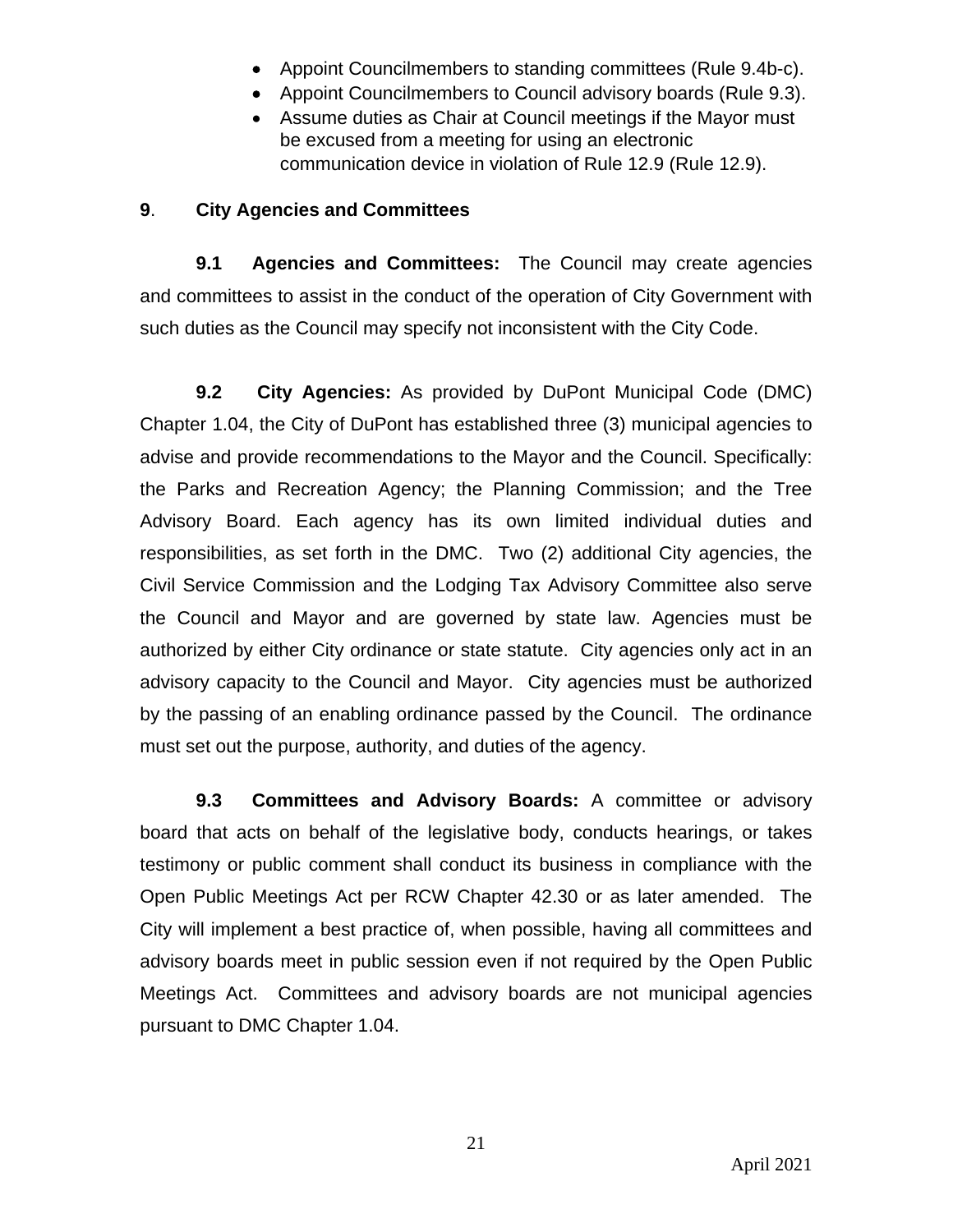- (1) Standing Council Committees. Such committees are established to conduct business delegated by the legislative body and must be authorized by City Ordinance.
- (2) Special Council Advisory Boards. Such boards are ad hoc and formed by Council motion to investigate a specific subject and report back to the City Council. Such a group shall be chaired by the Councilmember who moved to so create the board; two more Councilmembers will be assigned by the Deputy Mayor. Typically, such a committee would focus on a policy issue or legislative matter and shall produce a report for Council review by a date certain set by the board.
- (3) Citizen Advisory Boards. Such boards are ad hoc and formed by Council Motion to promote citizen participation on a particular subject. Citizen advisory boards provide guidance on community views on a subject and shall be chaired by the Councilmember who moved to so create the board. Alternatively, an appropriate staff member may chair at the request of the Council member who so moved to create the board with the concurrence of the Mayor and City Administrator.
- (4) Mayor's Advisory Boards. Such boards are ad hoc and are formed to investigate a specific executive or operational issue and report back to the Mayor. The Mayor may form such advisory boards at their discretion. Mayor's advisory boards may only investigate, review, or advise on issues within the purview of the Mayor's statutory authority and shall produce a report for Council and mayoral review by a date certain set by Mayor.

**9.4 Standing Council Committees:** The purpose of Standing Council Committees is to provide small, goal intensive, subject matter work groups that allow significant ordinances, policies, agreements, budgets, and other fiscal determinations to be fully discussed, analyzed, and vetted prior to presentation to the full Council for final action. Councilmembers, key city staff, and other experts

.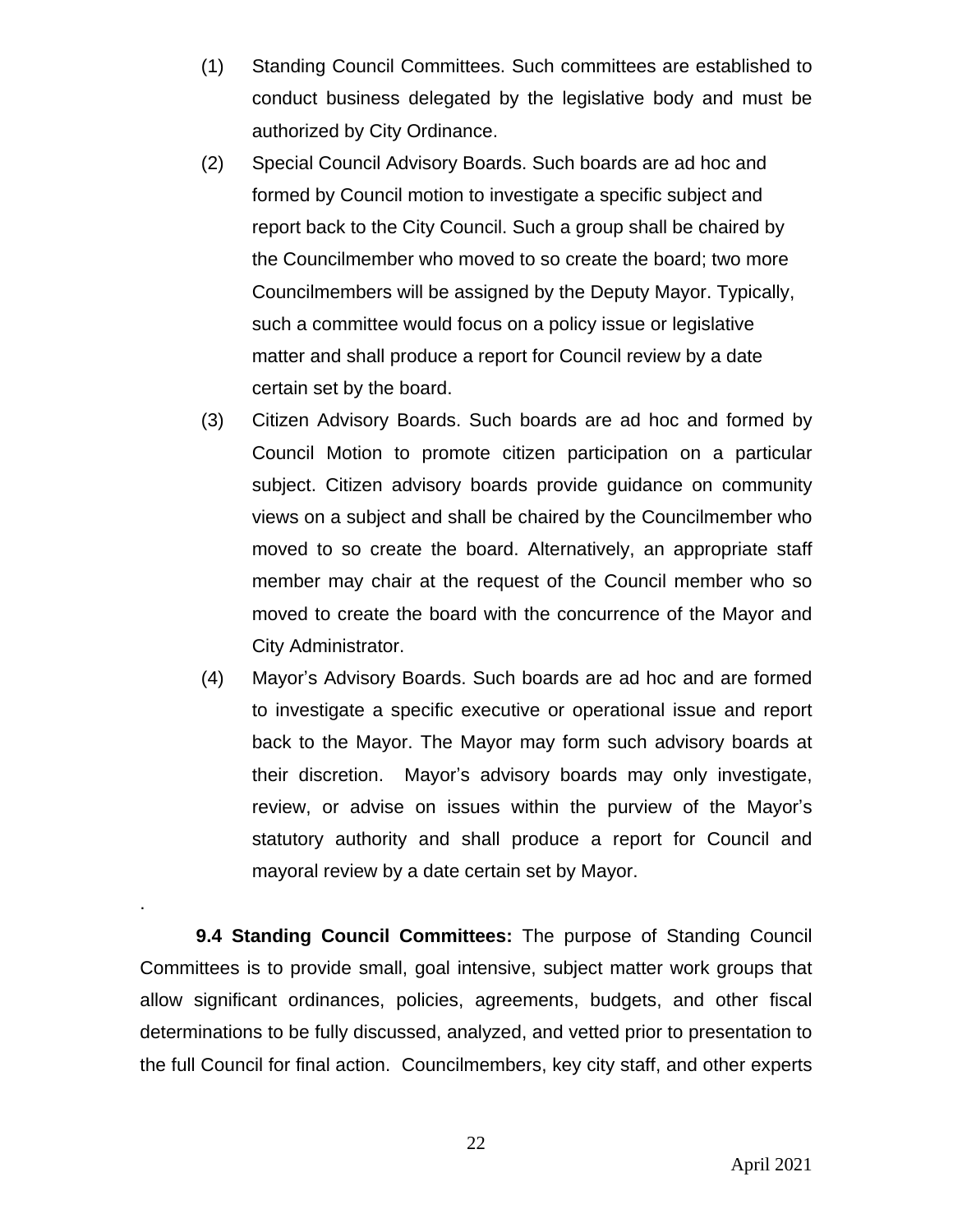as needed will participate in each committee to provide quality work-product. There shall be three standing committees:

- (1) **Finance and Governance:** Permanent committee members include three sitting Councilmembers, the Finance Director, the City Clerk, and the Human Resource Director. The primary role of the committee includes, but is not limited to, development of City budget; financial management and policies; process improvements; risk management; City fee schedule and City services; strategic financial planning; information technology; personnel policies; compensation and benefits; public records issues; and employee union relations.
- (2) **Public Safety:** Permanent committee members include two sitting Councilmembers, the Police Chief, and the Fire Chief. The primary role of the committee includes, but is not limited to, police, fire and emergency services planning and legislation; community policing development; code enforcement; civil and criminal code development; community health and welfare; local and regional emergency preparedness; and City related litigation matters.
- (3) **Planning, Public Works and Economic Development:** Permanent committee members include two standing Councilmembers, the Community Development Director, the Public Works Director, and the Events & Recreation Coordinator. The primary role of the committee includes, but is not limited to, planning and zoning legislation; meeting Growth Management Act requirements; waste water, storm water, and solid waste management; environmental legislation, planning, and funding; public utilities; infrastructure funding and planning; parks and recreation; tourism; and Capital Facilities planning.

**9.4a Standing Committee Meetings:** Standing Committee Meetings shall be open to the public and shall comply with the Open Public Meetings Act at RCW 42.30 now and as amended, including public meeting notice requirements. Standing Committee Meetings shall be presided over by a Chair. Final work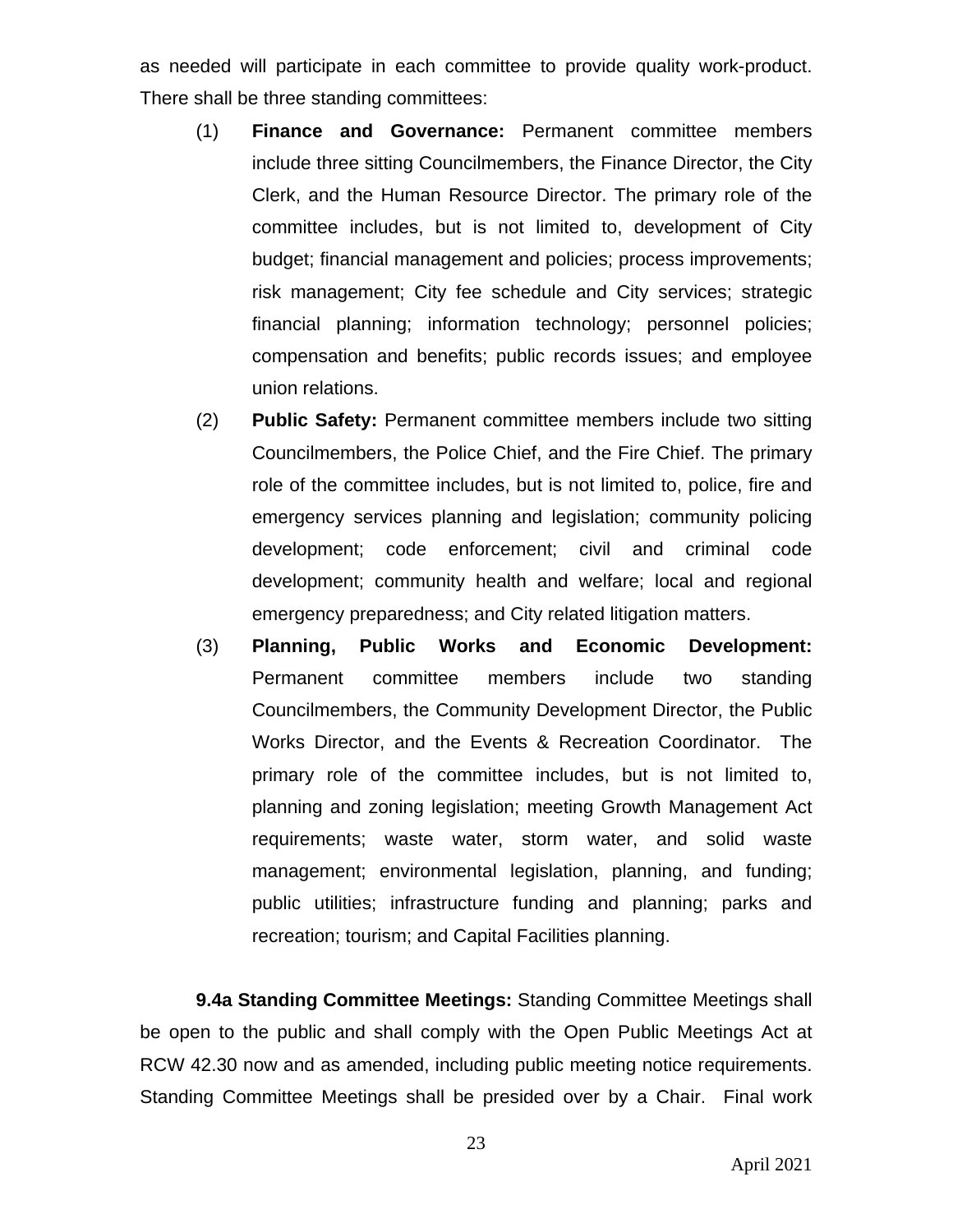product of a committee, by consent of the Councilmembers of the Standing Committee, may be moved on to the full Council for formal action. While Standing Committee Meetings are open to the public, they are work sessions and shall only include a public comment period if it is specified on the Committee agenda for that meeting. Standing Committee required meeting dates and times are set forth below:

 $3<sup>rd</sup>$ Tuesday of the month at 6:00 pm: Finance and Governance Committee - Council Chambers.

3<sup>rd</sup> Tuesday of the month at 7:00 pm: Planning and Public Works Committee - Council Chambers.

3<sup>rd</sup> Wednesday of the month at 6:00 pm: Public Safety Committee - EOC Meeting Room.

**9.4b Standing Committee Membership:** The Deputy Mayor shall appoint sitting Councilmembers, in order of seniority, to committee positions. Prior to appointment, the Deputy Mayor shall confer with each Councilmember and, to the extent practicable or possible, abide by individual members' preferred committee assignment. Standing Committees shall consist of two (2) but no more than three (3) Councilmembers, at the discretion of the Council. Appointments shall be for two calendar years starting at the date of appointment.

**9.4c Responsibility and Duties of the Chair:** The senior Councilmember appointed to a Standing Committee shall preside as the Committee Chair. If the Chair is absent, the next most senior Councilmember would take on the role as Chair. If there is equal seniority among the City Councilmembers, the Deputy Mayor shall appoint the Chair. The Chair**:**

- (1) Shall preside over the meetings and will exercise all powers usually incident to the office, including coordination of meeting agendas with City staff; proposed agenda items must be submitted to staff not less than two (2) weeks prior to the date of the meeting proposed agenda items are intended for;
- (2) Shall ensure scheduled meetings start on time; that the agenda for each meeting is followed; and that meetings proceed in a fair and orderly manner;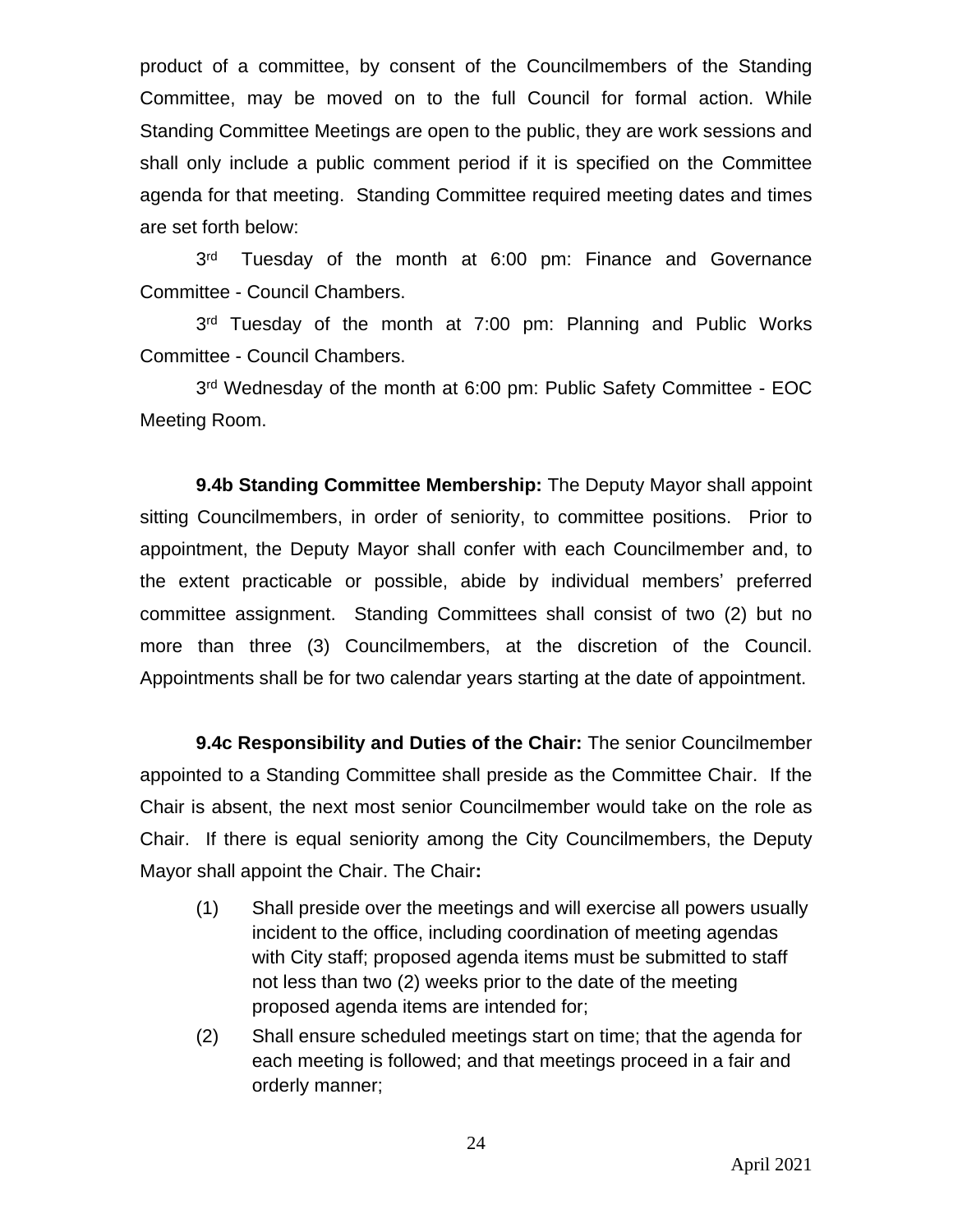- (3) Shall ensure business is conducted in an efficient manner using Robert's Rules of Order, modified Robert's Rules, or similar;
- (4) Shall preserve order and decorum; prevent and admonish members or speakers that attack the personality, professionalism, or impugn the motives of any other member, staff member, consultant, citizen or speaker; and shall confine members in debate to the questions under discussion;
- (5) Retains full rights and responsibilities to participate in deliberations and votes of the committee;
- (6) Shall report to the Mayor or Council as required or by resolution, or upon request.

**9.4d Agenda Items:** The Chair shall work with staff to develop the Agenda for each meeting. Meeting notices, as well as copies of agenda and other materials, shall be managed by the office of the City Clerk. The Mayor may send any business item for review or action to any standing Council Committee. The Council may send a business item to committee, so long as it has not yet been before any committee, by motion and majority vote. The following types of business items shall be sent to the appropriate committee prior to presentation to the full Council for action:

- (1) Adoption of new titles, chapters, or sections of the DMC and significant amendments to the existing DMC. Minor "housekeeping" amendments to correct a flaw, create clarity, or to be in compliance with state or federal laws and rules will generally be excused from the committee process;
- (2) Significant first-time contracts, franchises, mutual-aid, agreements, interlocal-agreements, memorandums of understanding, and any other substantial business agreement that effects the entire City;
- (3) Biennium City budget development, budget adjustments, and budget forecasting;
- (4) Adoption of formal, City-wide, policy resolutions;
- (5) Development of long-range City policy goals.

**9.4e Committee Action:** Any item of business before a committee may stay with the committee, scheduled over successive meetings, until the sitting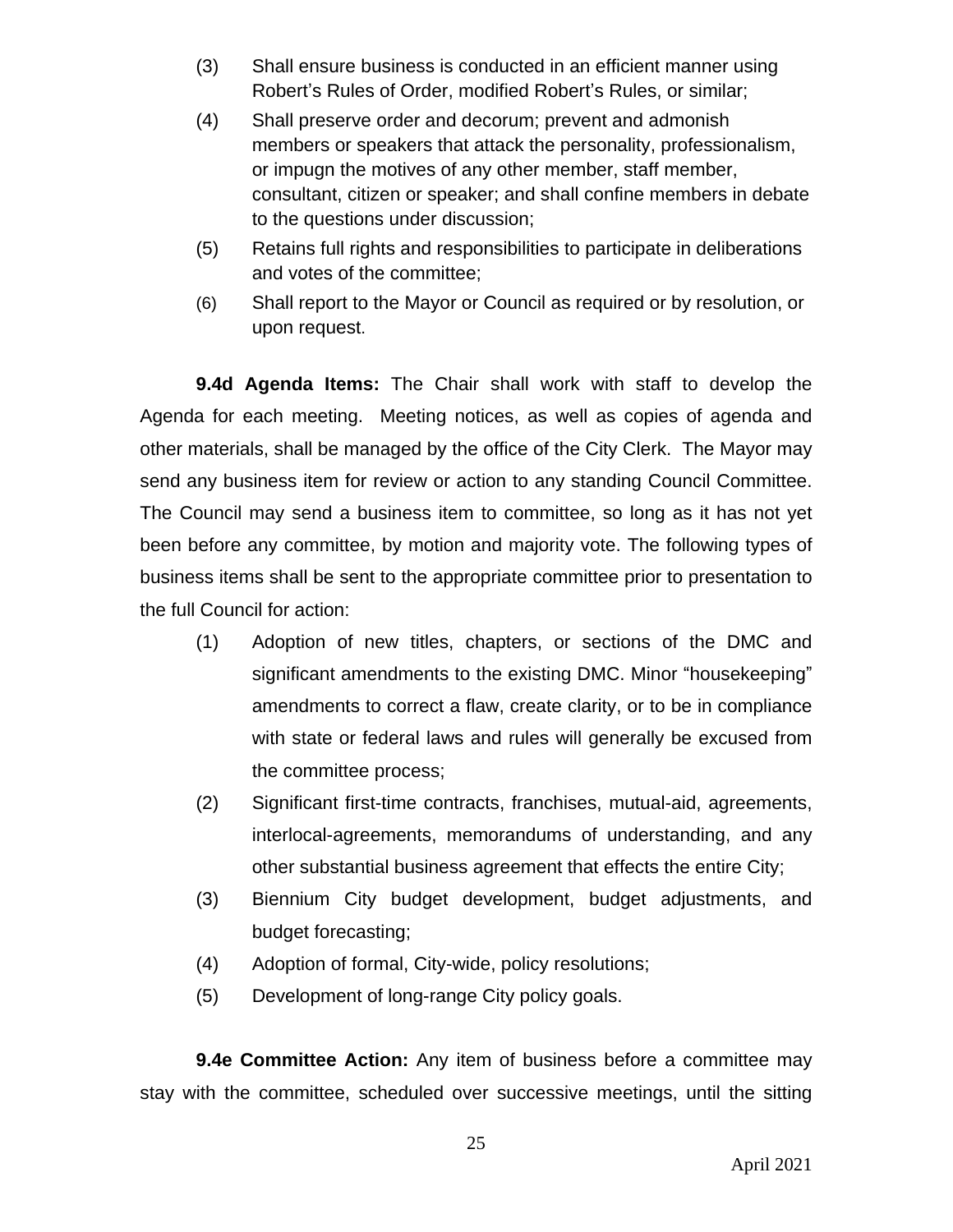Council members agree by consensus to move the business to Council for final action. Best practice is for the Chair, with staff assistance, to set out in advance the approximate number of meetings necessary for each business item. At the end of the last of such meetings, the Chair should see if Council committee members concur to have the item sent to Council, of if the item should stay in committee for further work.

**9.5 Membership Selection for Non-Standing Committees:** Membership and selection of members shall be as provided by the Council if not specified otherwise in the City code. Any committee so created shall cease to exist upon the accomplishment of the special purpose for which it was created, or when abolished by a majority vote of the Council. No committee so appointed shall have powers other than advisory to the Council or to the Mayor.

**9.6 Removal of Non-Standing Committee Members:** The Council may remove any member of any committee that it has created by a majority vote of the Council.

### **10. Suspension and Amendment of These Rules**

**10.1 Suspension of These Rules:** Any provision of these rules not governed by the City code may be temporarily suspended by a vote of a majority of the Council.

**10.2 Amendment of These Rules:** These rules may be amended or new rules adopted by a majority vote of all members of the Council, provided that the proposed amendments or new rules shall have been introduced into the record at a prior Council meeting.

# **11. Rules of Conduct**

Each Councilmember is elected by and answers to the citizens of DuPont. The oath of office pledges that each Councilmember will uphold the laws of the City of DuPont, the State of Washington, and the provisions of the constitution of the State and the United States. Councilmembers pledge to avoid conflicts of interest, the appearance of unfairness and to abide by other statutory directives.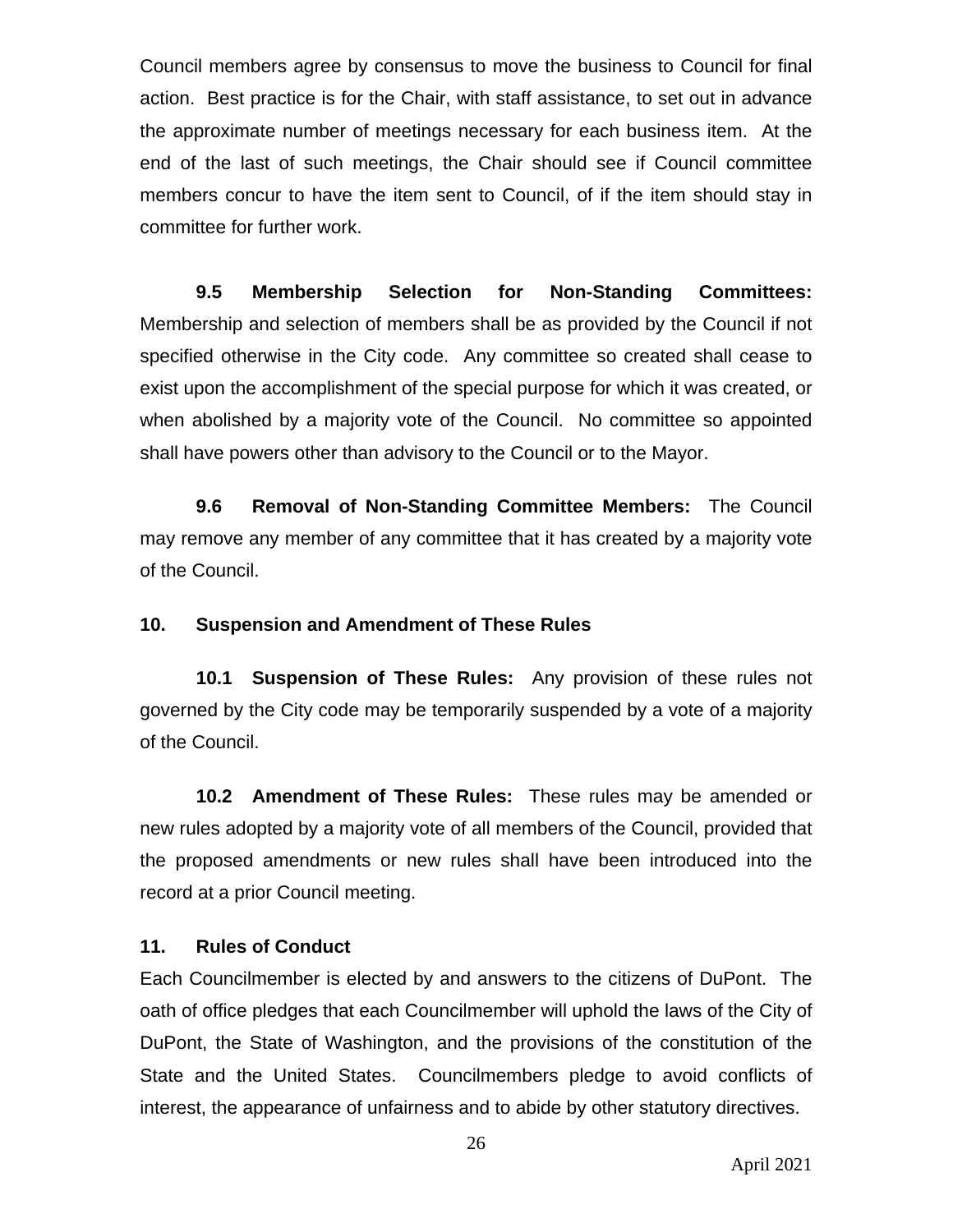These Rules of Conduct and standards of behavior have been adopted to guide Councilmembers in instances where the law does not. They are based on common sense and courtesy, and may be enforced by the City Council through a motion of censure in accordance with the procedures as established by Robert's Rules of Order.

**11.1 Respect:** Displaying respect and courtesy to fellow Councilmembers, honor's the citizens' choice in electing each Councilmember. Councilmembers pledge they will accord each Councilmember, the Mayor, and staff the respect which their positions accord. Councilmembers will extend this same respect to members of the public and to others who testify before the Council, recognizing that those individuals have a duty to conduct themselves in a reasonable manner.

**11. 2 Listen:** Councilmembers will listen to each other, to the staff and to the public with an open mind. Each speaker shall be afforded an equal opportunity to be heard within the time limits established by the Chair, so long as that individual adheres to these standards of conduct.

**11.3 Fair Debate:** Each Councilmember will be permitted an opportunity to speak. Councilmembers, shall allow each other Councilmember opportunity to finish their thoughts. Councilmembers will adhere to the City Council's adopted Rules of Procedure. Each Councilmember will await recognition by the Chair before speaking.

**11.4 Disclosure, Avoiding the Appearance of Impropriety:** While state statutory provisions regarding the Appearance of Fairness Doctrine govern conduct in quasi-judicial matters, Councilmembers will also attempt to avoid even the appearance of impropriety in all of their actions. If a Councilmember is aware of an issue that might reasonably be perceived as a conflict, even if there is doubt as to its relevance, the Councilmember will reveal that issue for the record. Each Councilmember pledges to step down when required by the Appearance of Fairness Doctrine, that is, when an objective person at a Council meeting would have reasonable cause to believe a Councilmember could not participate fairly.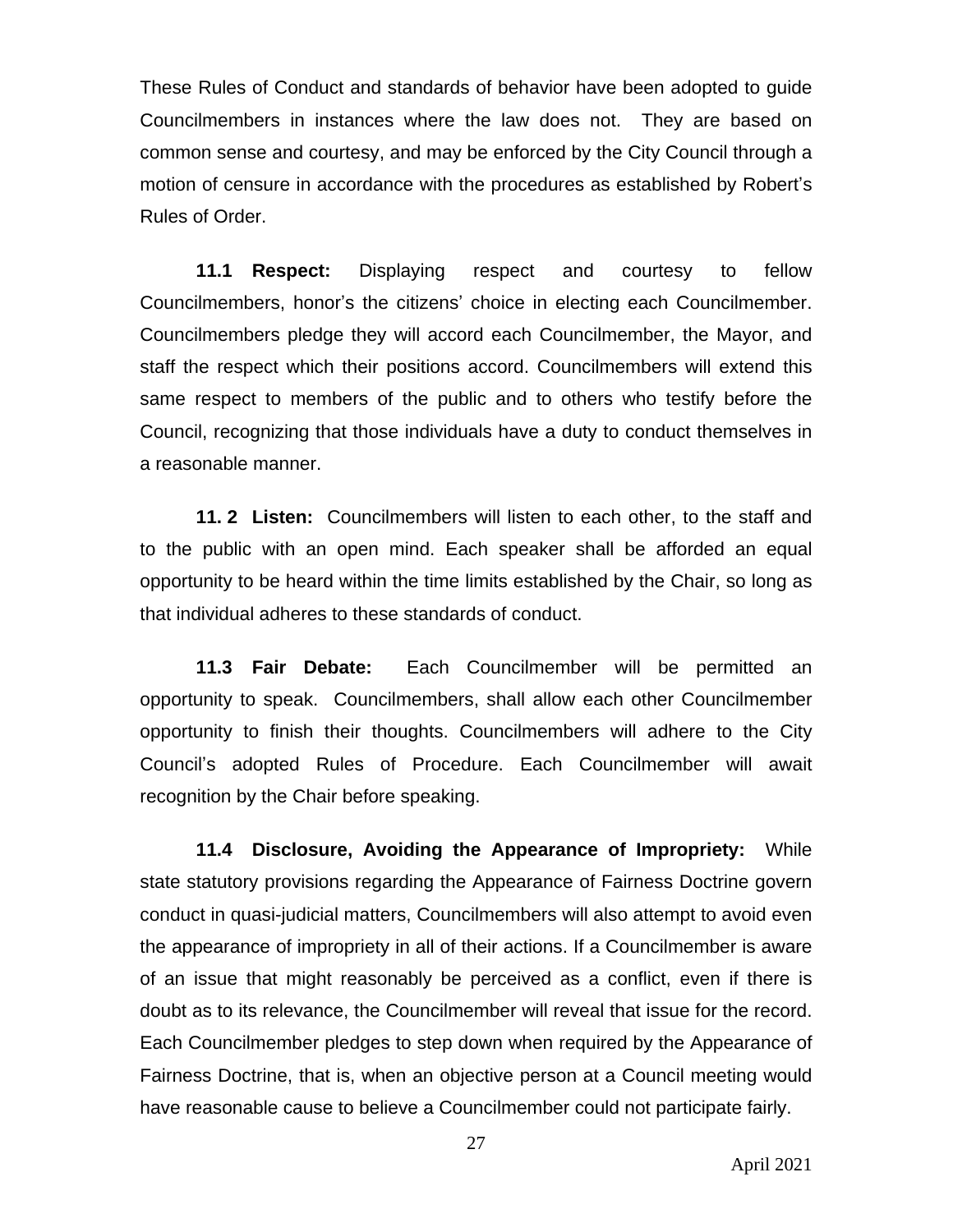**11.5 Maintain Legislative Focus:** The Council pledges to respect the administrative function of the Mayor, City Administrator, and staff. The Council will do so, however, without suspending its critical faculty and the legislative oversight which it has been elected to exercise.

**11.6 Majority and Minority Rights:** As the Council determines where the best interests and welfare of our citizen's lie, it will always attempt to balance the wishes of the majority with the rights of the minority.

**11.7 Open Process:** The Council will carry on debate in public, based upon information in the record. In addition to honoring the requirements of the Open Public Meetings Act, the Council will endeavor to carry on all business in open public session based on information in the public record and equally accessible to all citizens.

**11.8 Honor Confidences:** To the extent required by law, Councilmembers will honor the confidences to which they are privy as a result of their role as Councilmembers. In addition to any statutory requirement, Councilmembers will avoid the release of any information that would give any person a competitive or unfair advantage and will endeavor to make sure that public information is equally and readily accessible to all members of the public and not just to specific constituencies.

**11.9 Use of Electronic Communication Devices:** Unless provided by the City for use during Council session, Councilmembers and the Mayor shall not access any electronic communication device. Electronic communication devices include but are not limited to cell phones, tablets, laptops, and Personal Digital Assistants (PDA's). Accessing such communications could be construed as receiving public comment without the benefit of having the citizen in person to address their concerns.

If the Mayor or any Councilmember accesses an electronic communication device during a Council meeting then they will be prohibited from participating in the remainder of the meeting from that point onward, which will be considered an